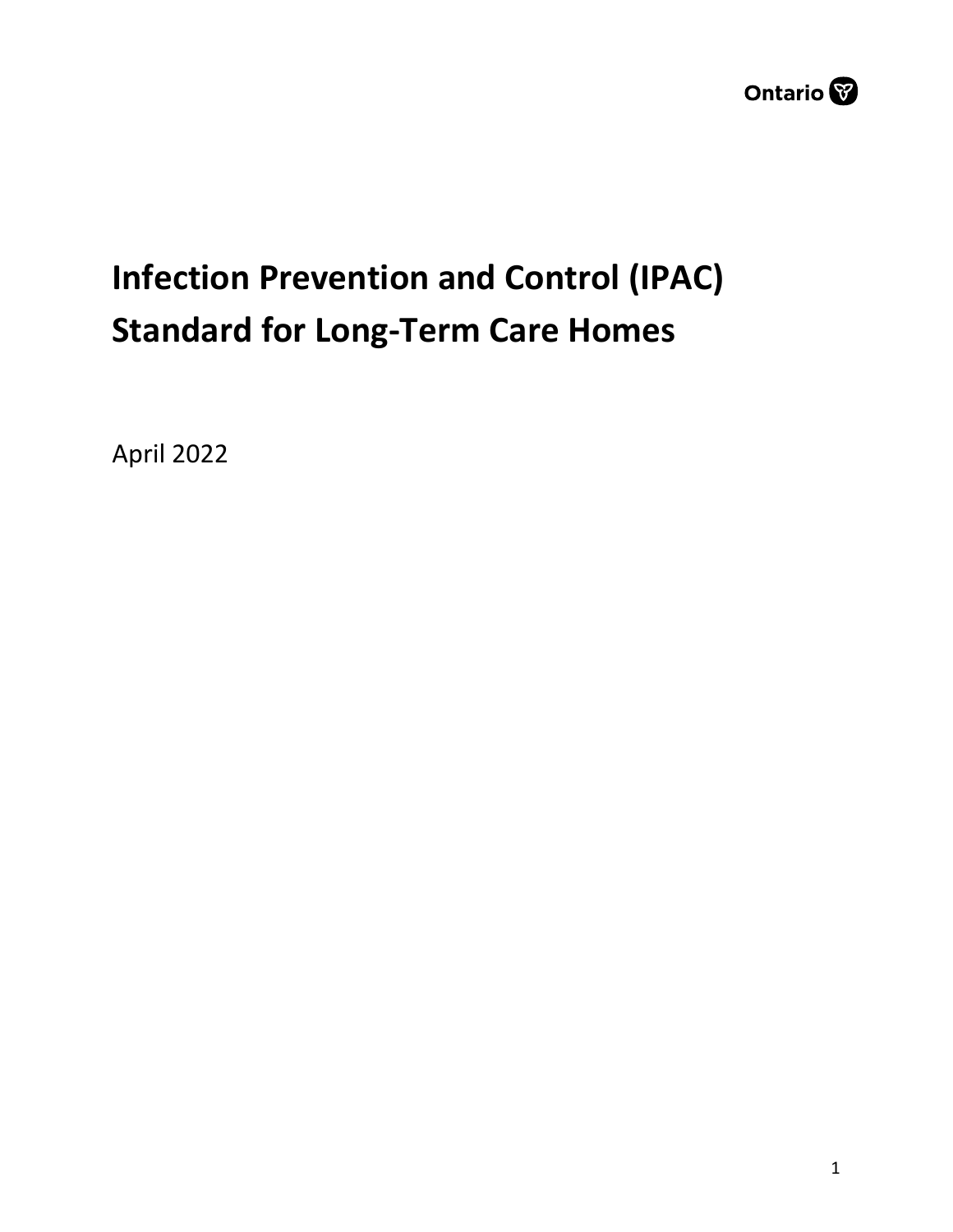### **Introduction:**

Comprehensive evidence-based Infection Prevention and Control (IPAC) practices are critical to the safety of residents, staff, caregivers and others in Ontario's long-term care homes. This document has been developed based on current evidence-based requirements for IPAC in long-term care and reflects robust practices that are appropriate to the long-term care setting.

#### **Requirements under** *the Fixing Long-Term Care Act, 2021*

This Infection Prevention and Control (IPAC) Standard (the "Standard") for Long-Term Care Homes is issued by the Director pursuant to section 102(2)(b) of the Regulation under the *Fixing Long-Term Care Act, 2021* (the "Act").

The licensee is required to implement any standard or protocol issued by the Director with respect to infection prevention and control. The Act and O. Reg. 246/22, contain requirements related to IPAC and also require the licensee to implement any standard or protocol issued by the Director with respect to IPAC.

This document sets out requirements for IPAC programs in Long-Term Care (LTC) homes during periods of regular operations and during infectious disease outbreaks. Licensees must comply with these requirements in a way that respects and promotes residents' rights as set out in the Residents' Bill of Rights under section 3 of the Act.

Homes are to review the Act and the Regulation in their entirety. In the event of a conflict between this Standard and another requirement under the Act, the Regulation or any other applicable law, the requirement in the Act, the Regulation, or other applicable law prevails.

### **Effective Date:**

This IPAC Standard for Long-Term Care Homes is effective as of the date when O Reg. 246/22 under the Act comes into force and remains in force until it is amended or revoked.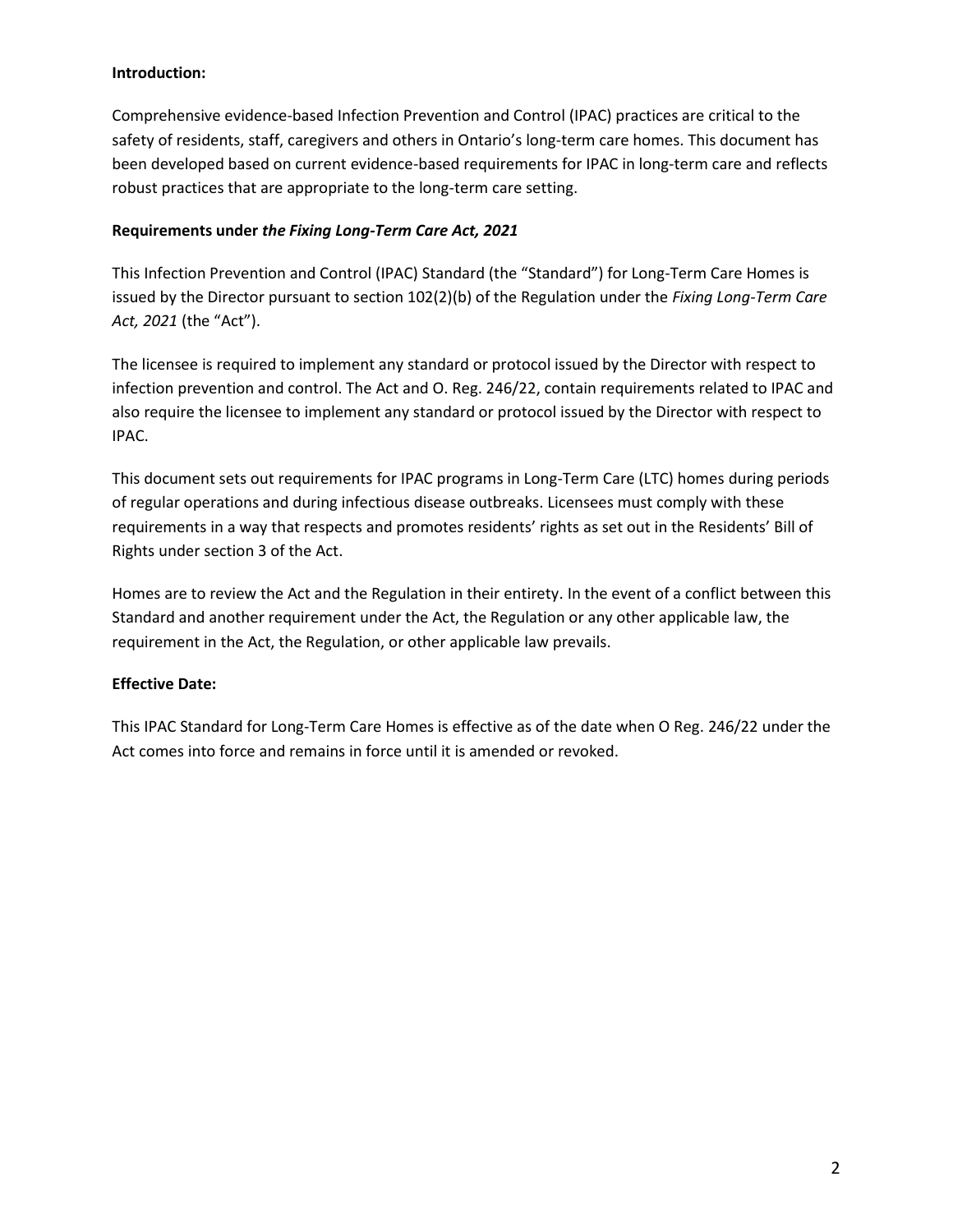# **1. Infection Prevention and Control (IPAC) Program**

**Act/Regulation:** The Act requires every licensee of a long-term care home to ensure that there is an IPAC program for the home (s. 23(1) of Act). The licensee shall also implement any standard or protocol issued by the Director with respect to IPAC (s. 102(2)(b) of the Regulation).

The licensee shall ensure that all staff participate in the implementation of the program, including, for greater certainty, all members of the leadership team, including the Administrator, the Medical Director, the Director of Nursing and Personal Care and the infection prevention and control lead (s. 102(8) of the Regulation).

### **ADDITIONAL REQUIREMENT UNDER THE STANDARD:**

**1.1** The licensee shall ensure that staff roles, responsibilities, and accountabilities related to the implementation and ongoing delivery of the IPAC program are clearly defined and communicated regularly to all staff.

### **ADDITIONAL REQUIREMENT UNDER THE STANDARD:**

**1.2** The licensee shall keep written records of the process described in requirement 1.1 (definition and communication of staff roles and responsibilities) and shall ensure that the record is kept in a readable and useable format that allows a complete copy of the record to be readily produced.

### **What is an IPAC Program?**

An IPAC program is generally defined as: an organized set of activities, processes and services for infection prevention and control which is administered by people with IPAC training and expertise in the organization.

### **\*Goals of IPAC Programs:**

To optimize safety in the LTC home to mitigate risk of resident infections and to reduce morbidity and mortality; and

To prevent the spread of infections among those inside the home (including residents, staff and others) and transmission from the community into the home.

(\*Adapted from IPAC Canada, 2016)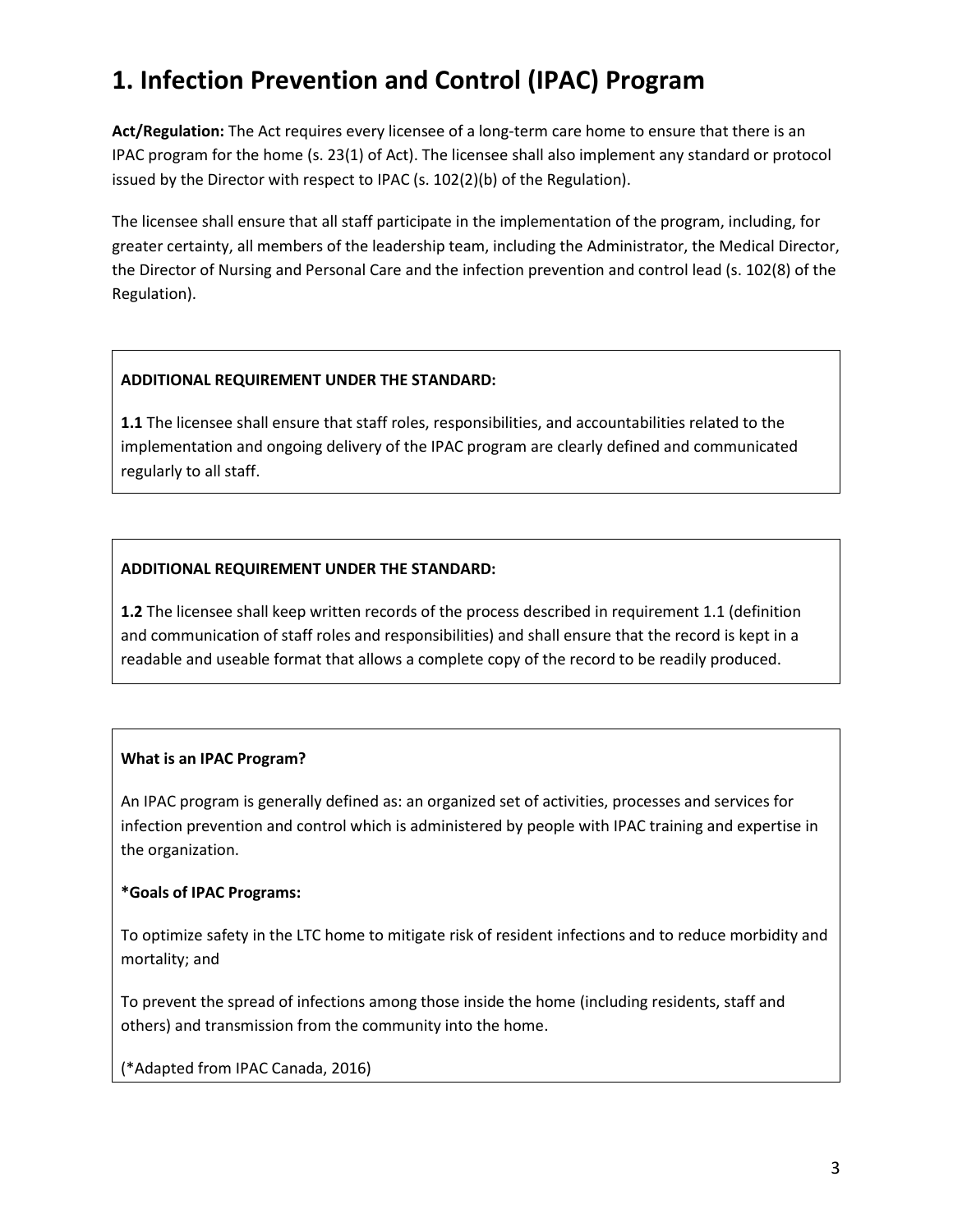### **Components of the IPAC program**

Based on the Act, O. Reg. 246/22 and this Standard, each licensee shall ensure that the IPAC program includes, but is not limited to, the required components noted in the table below.

| <b>Program component</b> |                                                                                                   |  |
|--------------------------|---------------------------------------------------------------------------------------------------|--|
| a)                       | IPAC Lead and interdisciplinary team                                                              |  |
| b)                       | Evidence-based policies and procedures                                                            |  |
| $\mathsf{c}$             | Training and education                                                                            |  |
| d)                       | <b>ADDITIONAL REQUIREMENT UNDER THE STANDARD: Routine Practices and Additional</b><br>Precautions |  |
| e)                       | <b>Infectious Disease Surveillance</b>                                                            |  |
| f                        | Outbreak Management (OM) system                                                                   |  |
| g)                       | Hand Hygiene program                                                                              |  |
| h)                       | ADDITIONAL REQUIREMENT UNDER THE STANDARD: Personal Protective Equipment (PPE)                    |  |
| i)                       | Quality program and evaluation                                                                    |  |
| j)                       | <b>ADDITIONAL REQUIREMENT UNDER THE STANDARD: Ethical framework</b>                               |  |
| k)                       | Application of the precautionary principle                                                        |  |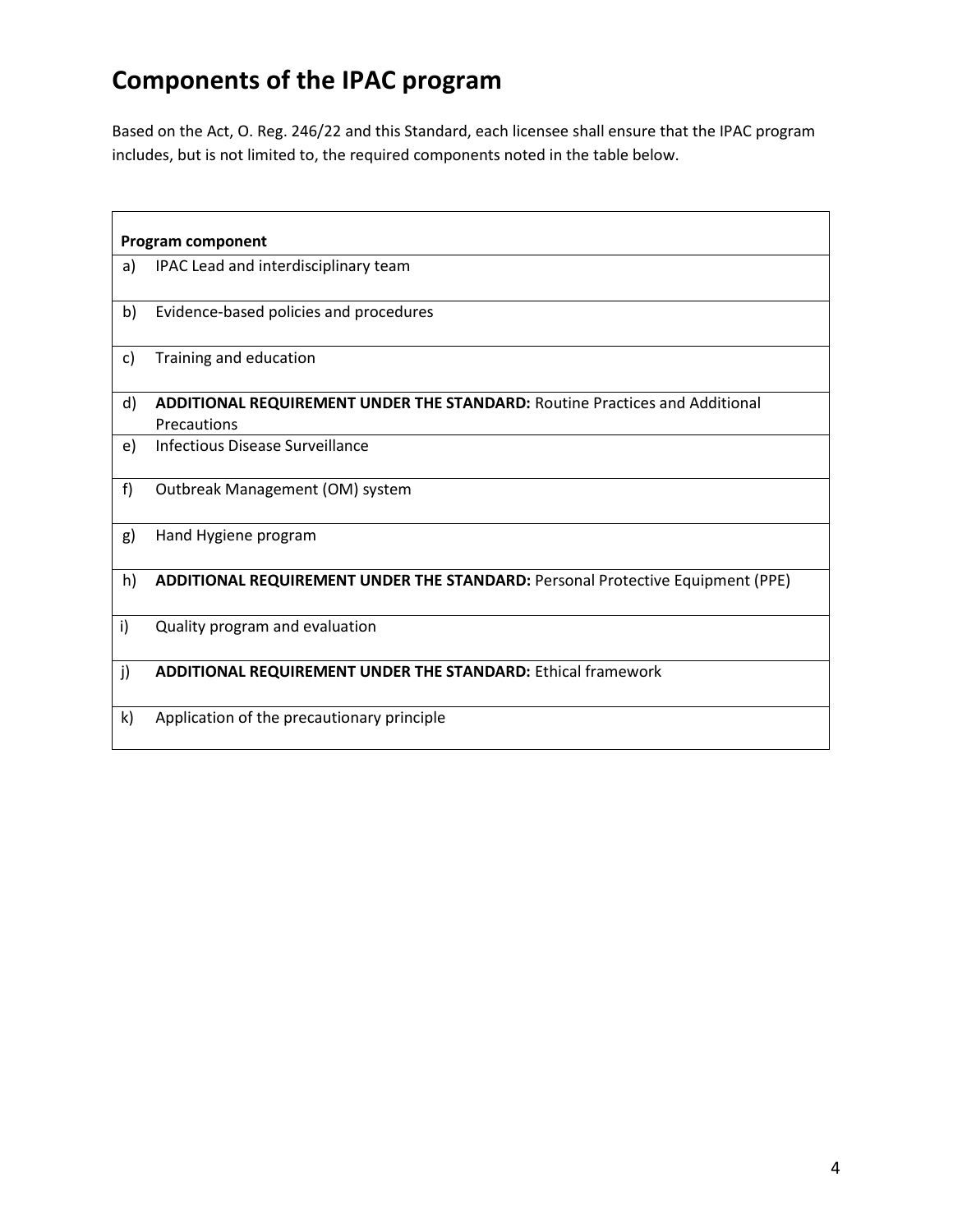### **2. IPAC Resources**

### Requirement for IPAC Lead

**Act/Regulation:** The licensee of a long-term care home shall ensure that the home has an IPAC Lead whose primary responsibility is the home's infection prevention and control program (s. 23(4) of the Act). The responsibilities of the IPAC Lead are detailed in s.102(7) of the Regulation.

As required by the Regulation, the licensee shall ensure that the IPAC Lead works regularly in that position on site at the home for at least the following **minimum hours**:

- For homes with a licensed bed capacity of 69 beds or fewer (smaller homes), **at least** 17.5 hours per week.
- For homes with a licensed bed capacity of more than 69 beds but less than 200 beds, **at least** 26.25 hours per week.
- For homes with a licensed bed capacity of 200 beds or more, **at least** 35 hours per week. (s.102(15) of the Regulation).

### **Explanatory Note:**

IPAC programming and required resources, including resources available on a specific shift, must be sufficient to address home and resident factors such as: age of the home; layout; and resident complexity and/or vulnerability, as these may directly impact IPAC practices.

As well, the role should be prioritized and resourced in a manner that ensures that the required roles and responsibilities can be performed; including daily surveillance.

### Education of the IPAC Lead

**Act/Regulation:** The IPAC Lead shall have, at a minimum, education and experience in IPAC practices, including:

- a) Infectious diseases;
- b) Cleaning and disinfection;
- c) Data collection and trend analysis;
- d) Reporting protocols;
- e) Outbreak management;
- f) Asepsis;
- g) Microbiology;
- h) Adult education;
- i) Epidemiology;
- j) Program management; and
- k) Within three years of s.102(6) of the Regulation coming into force, the IPAC Lead shall have current certification in infection control from the Certification Board of Infection Control and Epidemiology (ss.102(5) and 102(6) of the Regulation).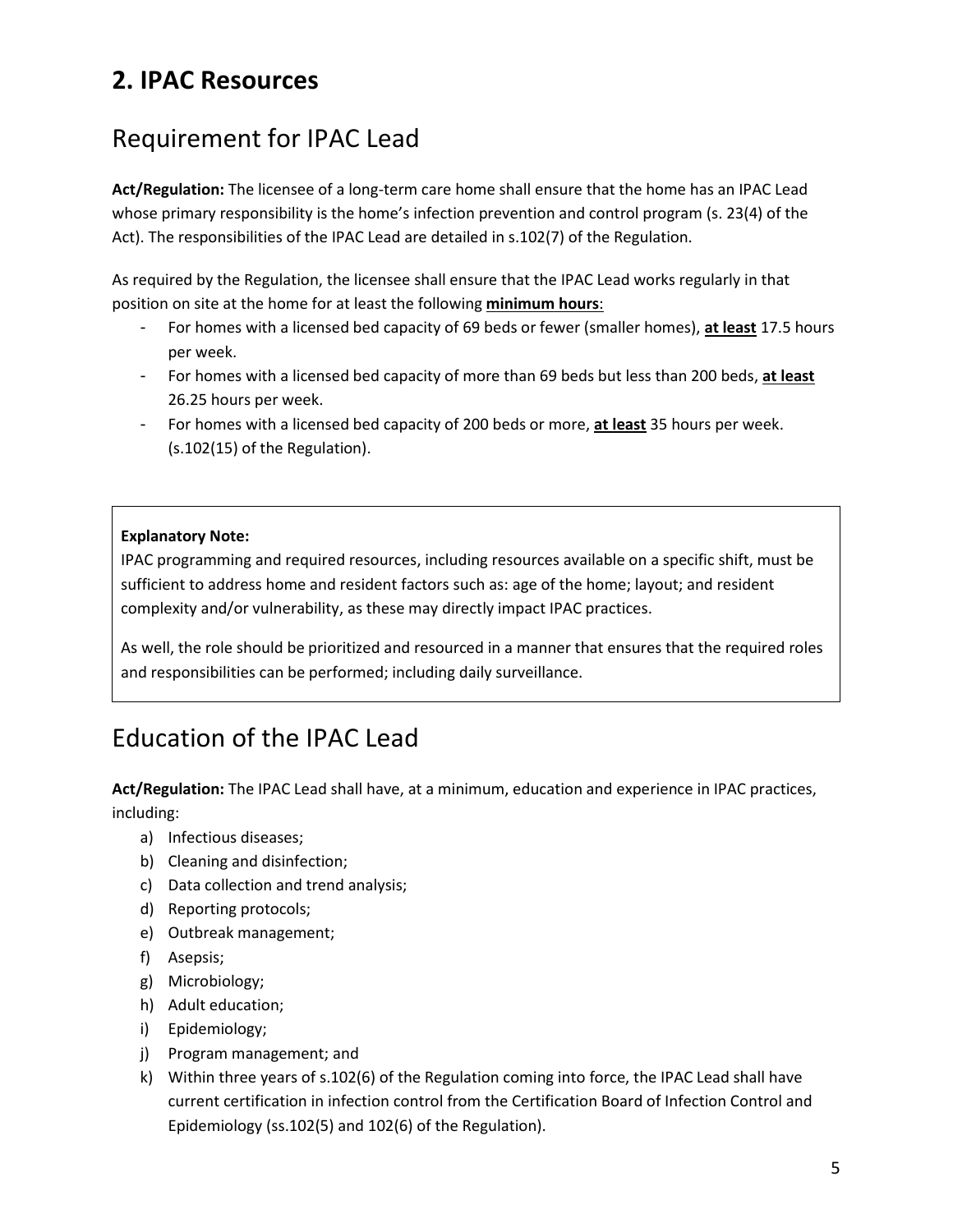### Responsibilities of the IPAC Lead

**Act/Regulation:** As detailed in section 102(7) of the Regulation, every licensee shall ensure that the IPAC Lead carries out the following responsibilities as well as those also required under this Standard, as described below:

- 1. Working with the interdisciplinary IPAC team to implement the IPAC program;
- 2. Managing and overseeing the IPAC program;
- 3. Overseeing the delivery of IPAC education to all staff, caregivers, volunteers, visitors, and residents;
- 4. Auditing of IPAC practices in the home (please note that auditing of IPAC practices can also include overseeing audit activities performed by other staff in the home in collaboration with, or under the direction of, the IPAC lead);

### **ADDITIONAL REQUIREMENT UNDER THE STANDARD:**

**2.1** The licensee shall ensure that the IPAC Lead conducts at a minimum, quarterly real-time audits of specific activities performed by staff in the home, including but not limited to, hand hygiene, selection and donning and doffing of PPE.

5. Conducting regular infectious disease surveillance;

#### **ADDITIONAL REQUIREMENT UNDER THE STANDARD:**

**2.2** The licensee shall ensure that the IPAC Lead reviews infectious disease surveillance results regularly to ensure that all staff are conducting infectious disease surveillance appropriately and to ensure that appropriate action is being taken to respond to surveillance findings.

- 6. Convening the Outbreak Management Team (OMT) at the outset of an outbreak and regularly throughout an outbreak;
- 7. Convening the interdisciplinary IPAC team at least quarterly, and at a more frequent interval during an infectious disease outbreak in the home (this may also include convening the team during other disease outbreaks (i.e, non-infectious);
- 8. Reviewing the symptom screening gathered pursuant to subsection 102(9) of the Regulation;
- 9. Reviewing daily and monthly screening results collected by the licensee to determine whether any action is required;
- 10. Implementing required improvements to the IPAC program as required by audits or by the licensee; and

### **ADDITIONAL REQUIREMENT UNDER THE STANDARD:**

**2.3** The licensee shall ensure that the IPAC Lead, in collaboration with the interdisciplinary IPAC team, implements required improvements to address any evaluation and/or audit findings as well as recommendations arising from the quality program for IPAC.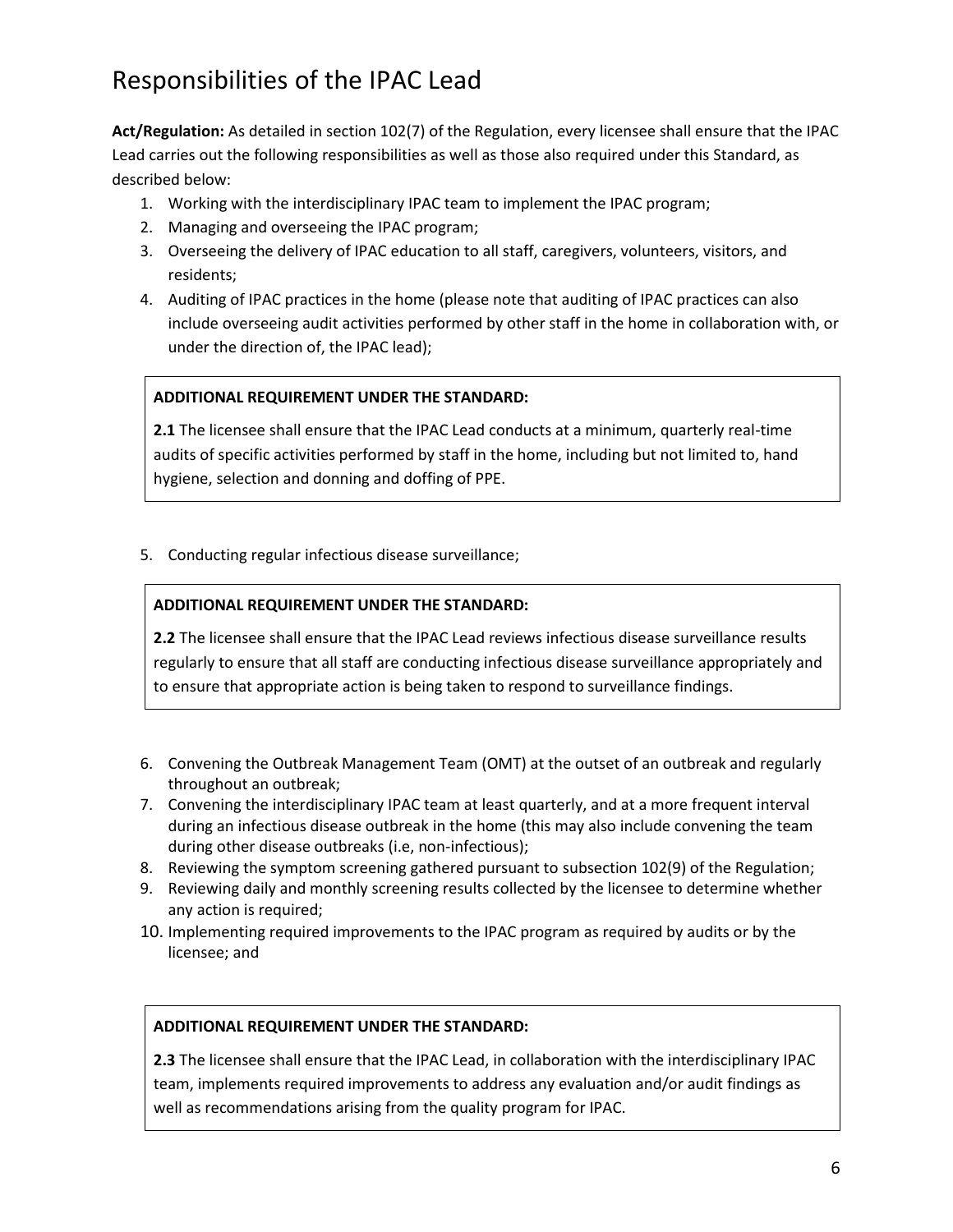11. Ensuring that there is in place a hand hygiene program in accordance with this standard which includes, at a minimum, access to hand hygiene agents at point-of-care (s.102(7) of the Regulation).

### Contact information for the IPAC Lead:

**Act/Regulation:** The licensee shall ensure that the direct contact information, including a telephone number and an email address that are monitored regularly, of all IPAC Leads for the home are provided:

- a) To the local medical officer of health appointed under the *Health Protection and Promotion Act* or their designate; and
- b) Where there exists a person or entity that is designated as the relevant IPAC hub for the home under a funding agreement with the Ministry of Health, to that IPAC hub (s.102(19) of the Regulation).

### Additional IPAC Staff:

**Act/Regulation:** The licensee of a long-term care home shall consider the complexity and vulnerability of their resident population in the home and shall determine if the infection prevention and control lead is required to work more than the minimum number of hours in the home required by subsection 102 (15) of the Regulation, or whether to designate additional IPAC Leads as required. (s.102(16) Regulation).

### **ADDITIONAL REQUIREMENT UNDER THE STANDARD:**

**2.4** The licensee shall ensure that the IPAC program is appropriately resourced, including that additional staff with education in IPAC are available to provide support to the IPAC Lead, as needed, on every shift.

**Note:** The designation of an additional IPAC Lead, or other supporting staff, does not relieve the licensee from the obligation to ensure that the designated lead works the minimum number of hours required by the Regulation.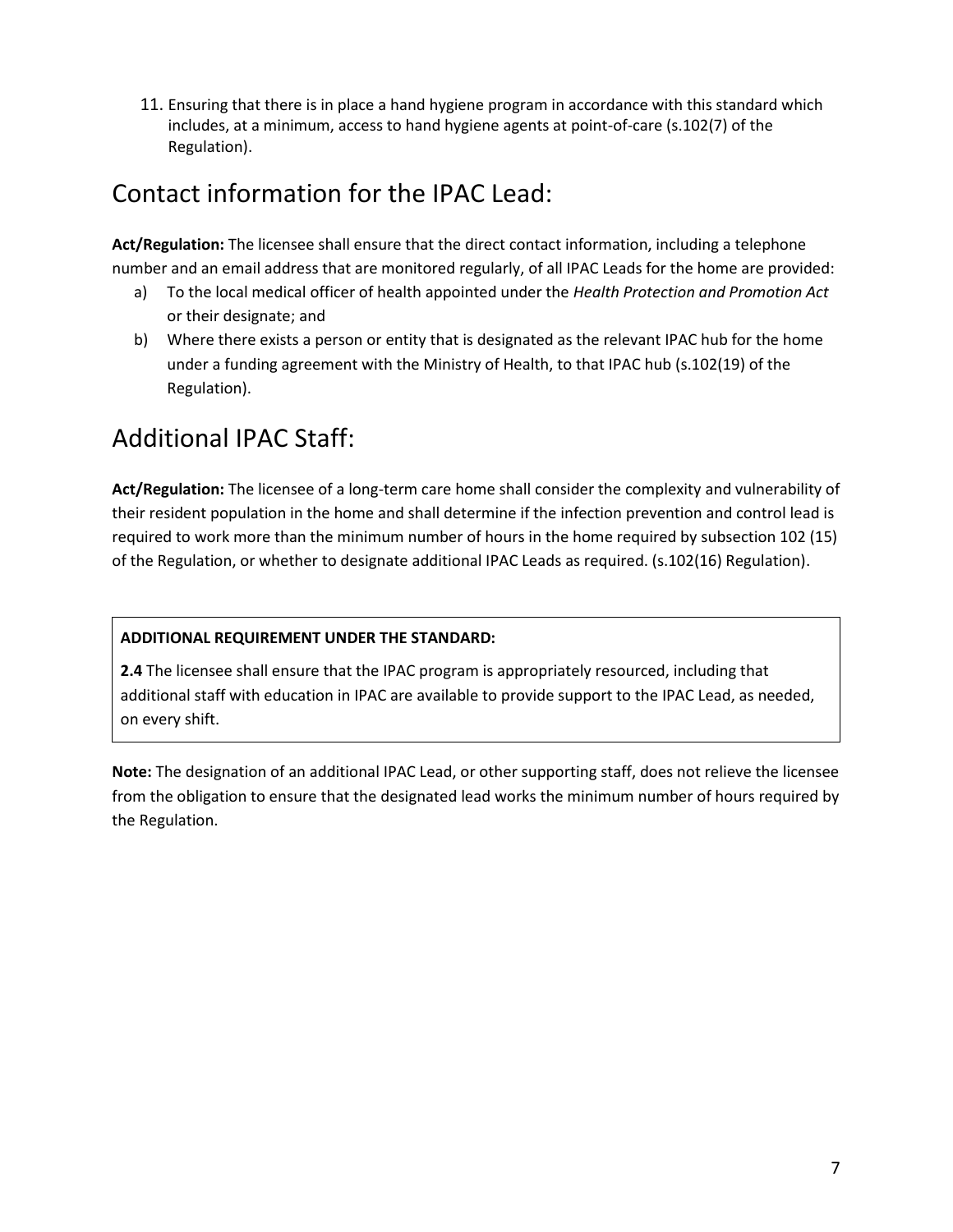# Consultation with the Medical Director and other Healthcare Professionals

**Act/Regulation:** The licensee shall ensure that an interdisciplinary infection prevention and control team that includes the infection prevention and control lead, the Medical Director, the Director of Nursing and Personal Care and the Administrator co-ordinates and implements the program (s.102(4)(b) of the Regulation).

The licensee shall ensure that all staff participate in the implementation of the IPAC program, including, for greater certainty, all members of the leadership team, including the Administrator, the Medical Director, the Director of Nursing and Personal Care and the infection prevention and control lead (s.102(8) of the Regulation).

### **ADDITIONAL REQUIREMENT UNDER THE STANDARD:**

**2.5** The licensee shall ensure that the IPAC Lead consults with the Medical Director and other healthcare professionals in the home which shall include at a minimum, consulting with the Medical Director on policies and procedures for the IPAC program that impact medical care.

#### **ADDITIONAL REQUIREMENT UNDER THE STANDARD:**

**2.6** The licensee shall ensure that the IPAC Lead seeks advice from the interdisciplinary IPAC team and other health care professionals in the home (e.g. dietician, occupational therapist) on specific policies and procedures of the IPAC program, in particular those that directly impact resident care.

### Interdisciplinary IPAC Team

### **Act/Regulation:** The licensee shall ensure,

- a) That there is an interdisciplinary team approach in the co-ordination and implementation of the IPAC program;
- b) That an interdisciplinary infection prevention and control team that includes the infection prevention and control lead, the Medical Director, the Director of Nursing and Personal Care and the Administrator co-ordinates and implements the program;
- c) That the interdisciplinary infection prevention and control team meets at least quarterly and on a more frequent basis during an infectious disease outbreak in the home; and
- d) That the local medical officer of health appointed under the *Health Protection and Promotion Act* or their designate is invited to the meetings (s.102(4)(a)-(d) of the Regulation)**.**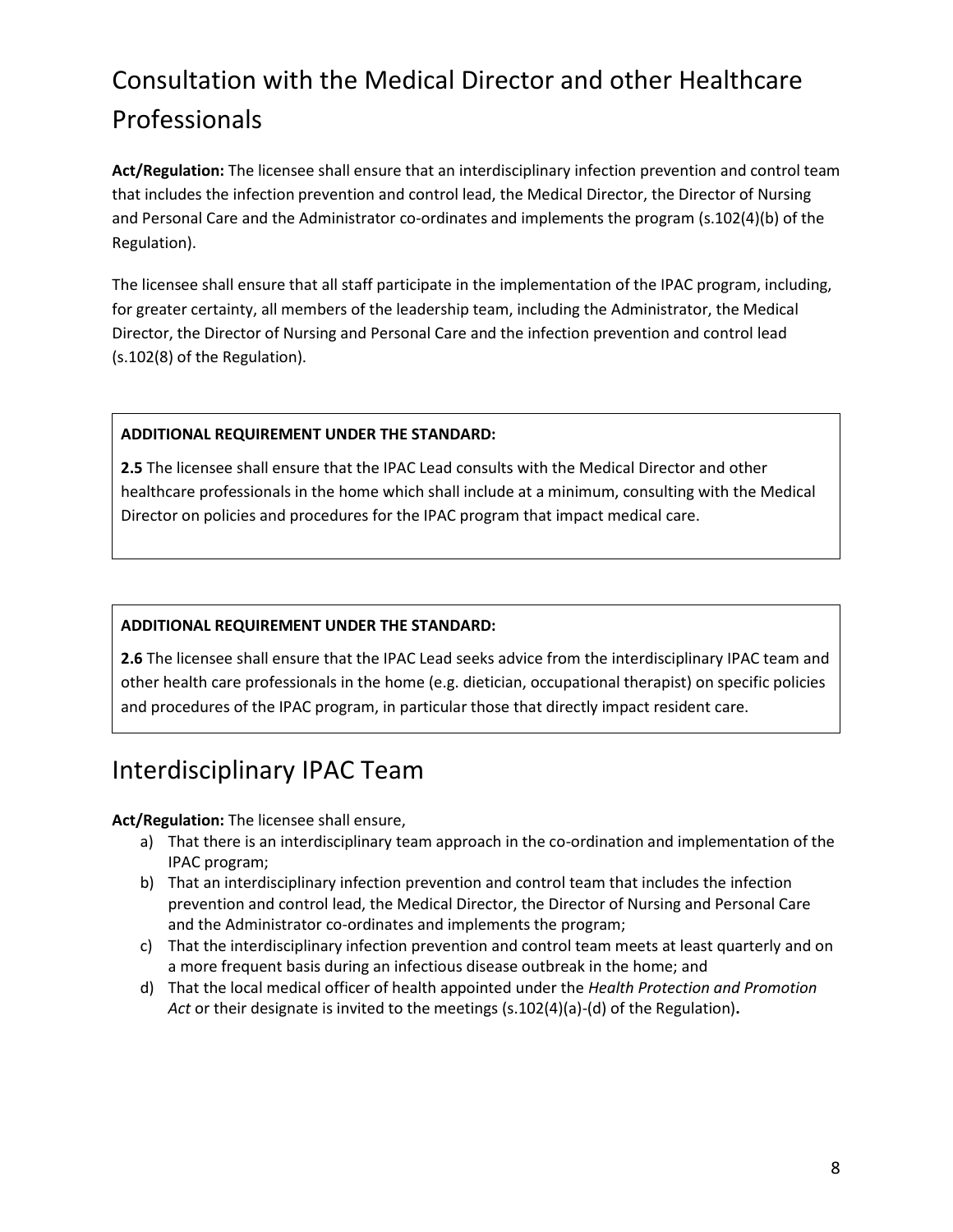### **ADDITIONAL REQUIREMENT UNDER THE STANDARD:**

**2.7** The licensee shall ensure that the interdisciplinary team approach in the co-ordination and implementation of the IPAC program includes engagement with:

- a) The home's Occupational Health and Safety (OHS) lead, or other individual with OHS responsibility for the home, where an OHS lead is not in place, and the Joint Health and Safety Committee (JHSC) or health and safety representative;
- b) The Residents' Council and Family Council, if any, on a regular basis (at least quarterly) to seek advice on IPAC measures and their impacts on residents and families/caregivers; and
- c) The Residents' Council and Family Council, if any, on the IPAC program evaluation and quality activities. This shall include the Council(s) providing advice on program improvements.

### Ethical Framework

### **ADDITIONAL REQUIREMENT UNDER THE STANDARD:**

**2.8** The licensee shall ensure that the implementation and ongoing delivery of the IPAC program includes an ethical framework to inform decision-making.

### **ADDITIONAL REQUIREMENT UNDER THE STANDARD:**

**2.9** The licensee shall ensure that a clearly documented ethical framework is included as part of the IPAC program. The ethical framework must include key principles which have been discussed and developed in collaboration with the interdisciplinary IPAC team, the home's leadership team (where not already represented on the interdisciplinary IPAC team), the continuous quality improvement committee (once established), and the Residents' Council or Family Council, if any.

### **ADDITIONAL REQUIREMENT UNDER THE STANDARD:**

**2.10** The licensee shall ensure that the ethical framework for the IPAC program includes the following key principles:

- o Fairness;
- o Equity;
- o Transparency;
- o Consideration of available evidence;
- o Consideration of impacts of decisions on residents and staff;
- o Resident quality of life as a primary driver;
- o Risk relative to reward of key decisions; and
- o Safety.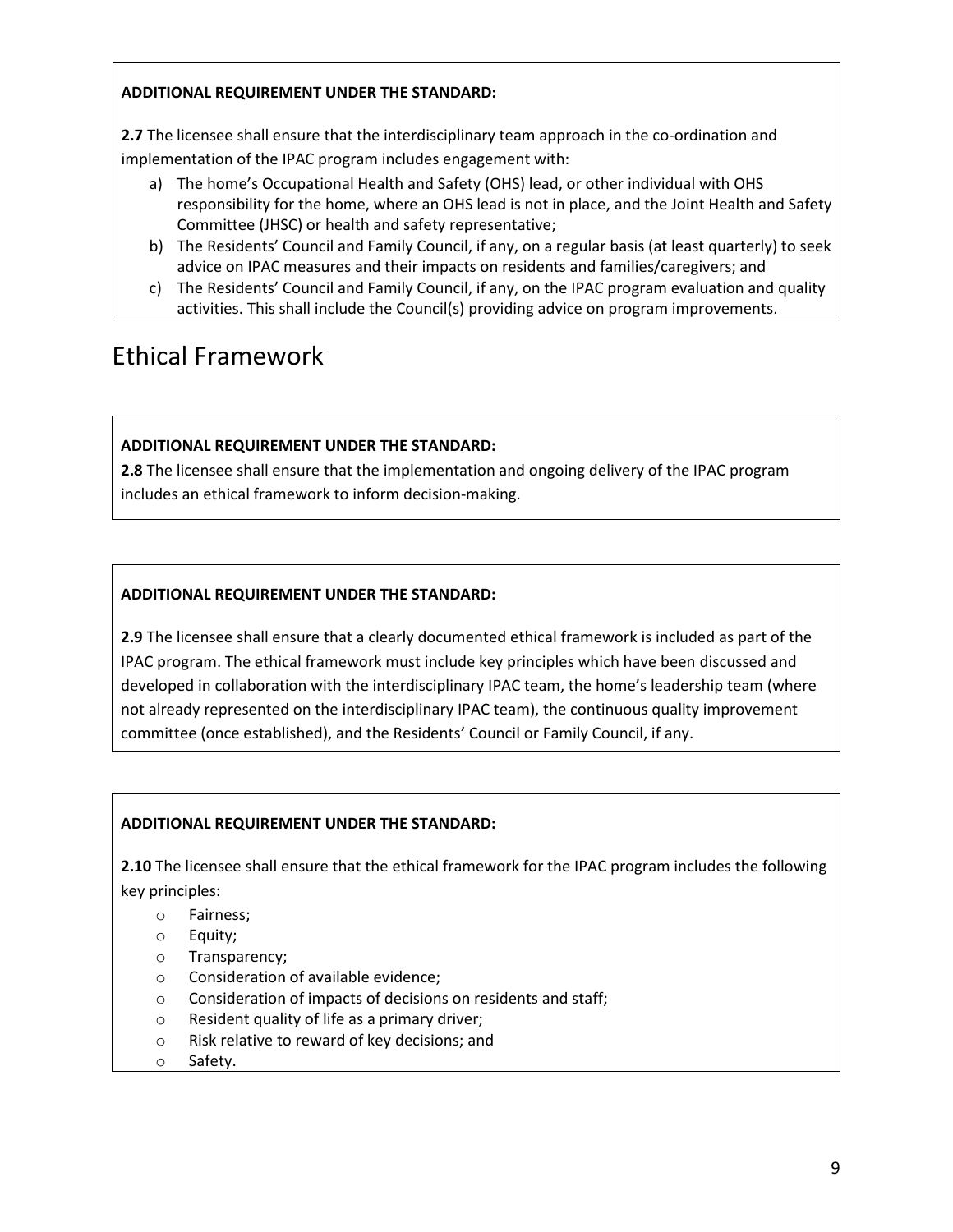### Precautionary Principle

**Act/Regulation:** The licensee shall ensure that the IPAC program is implemented in a manner consistent with the precautionary principle as set out in the standards and protocols issued by the Director and the most current medical evidence (s.102(4)(g) of the Regulation).

#### **ADDITIONAL REQUIREMENT UNDER THE STANDARD:**

**2.11** The licensee shall ensure that the application of the precautionary principle is guided by the key principles in the ethical framework.

#### **ADDITIONAL REQUIREMENT UNDER THE STANDARD:**

**2.12** The licensee shall ensure that when determining whether to apply the Precautionary Principle, they consider recommendations including those of a provincial scientific table, and the Chief Medical Officer of Health appointed under the *Health Protection and Promotion Act*, where available.

#### **ADDITIONAL REQUIREMENT UNDER THE STANDARD:**

**2.13** The licensee shall ensure that processes are established for the de-escalation of practices where the precautionary principle has been applied.

The licensee shall ensure that as part of this process, the OHS lead, Joint Health and Safety Committee (JHSC), or health and safety representative, and the interdisciplinary IPAC team are engaged.

#### *What is meant by escalation and de-escalation of practices?*

The decision to apply the precautionary principle can include making a risk-based decision to transition from routine practices to additional precautions (escalation). Requirement 2.13 refers to the need for a plan for the de-escalation of practices where this has been done related to the application of the precautionary principle.

Please see the following document that discusses de-escalation of COVID-19 control measures, for example.

De-escalation of COVID-19 Outbreak Control Measures in Long-term Care and Retirement Homes (publichealthontario.ca)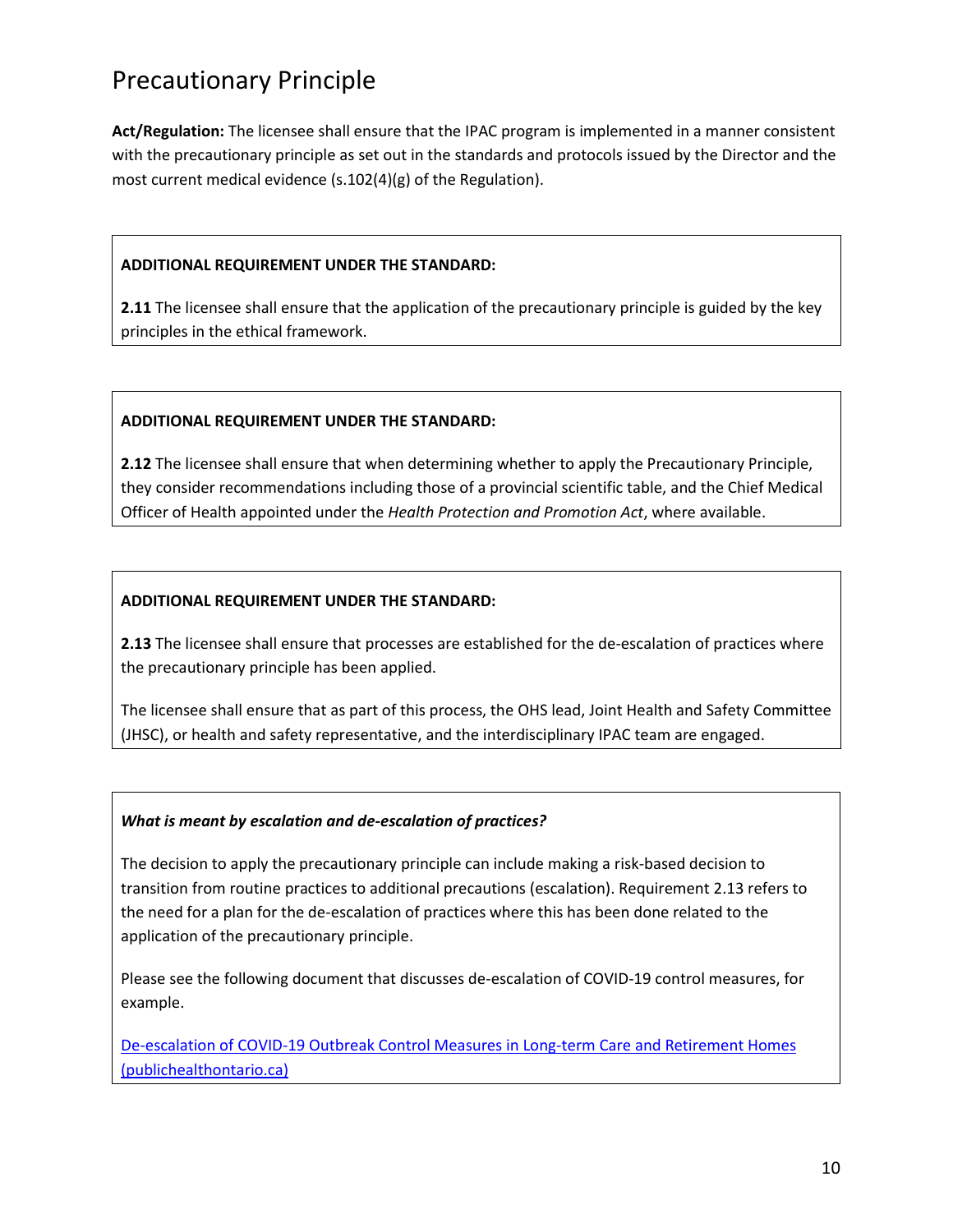### **3. Surveillance**

**Act/Regulation:** The licensee shall implement any surveillance protocols issued by the Director for a particular communicable disease or disease of public health significance (s.102(2)(a) of the Regulation).

The licensee shall ensure that on every shift,

- a) Symptoms indicating the presence of infection in residents are monitored in accordance with any standard or protocol issued by the Director; and
- b) The symptoms are recorded and that immediate action is taken to reduce transmission and isolate residents and place them in cohorts as required (s.102(9) of the Regulation).

The licensee shall ensure that the symptom screening information gathered under subsection 102(9) of the Regulation is analyzed daily to detect the presence of infection and reviewed at least monthly to detect trends, for the purpose of reducing the incidence of infection and outbreaks (s.102(10) of the Regulation).

The infection prevention and control program must also include daily monitoring to detect the presence of infection in residents (s. 23 (2) (c)) of the Regulation).

### **ADDITIONAL REQUIREMENT UNDER THE STANDARD:**

**3.1** The licensee shall ensure that the following surveillance actions are taken:

- a) Training staff on how to monitor for the presence of infection in residents;
- b) Ensuring that surveillance is performed on every shift to identify cases of healthcare acquired infections (HAIs), device-associated infections and Antibiotic Resistant Organisms (AROs);
- c) Ensuring that established case definitions for specific diseases are understood and used by staff;
- d) Using common forms and tools, and making them available to staff at locations where they are needed, for surveillance reporting in the home;
- e) Developing and using a surveillance database and reporting tool for use in the home (e.g., Microsoft Excel spreadsheet or other tool) to collect and collate data;
- f) Ensuring that surveillance information is tracked and entered into the surveillance database and/or reporting tools;
- g) Ensuring that staff are aware of requirements for infectious disease reporting within the home;
- h) Ensuring that the interdisciplinary IPAC team is regularly updated on surveillance findings; and
- i) Employing syndromic surveillance regularly to monitor for symptoms, including but not limited to, fever new coughs, nausea, vomiting, and diarrhea, and taking appropriate action.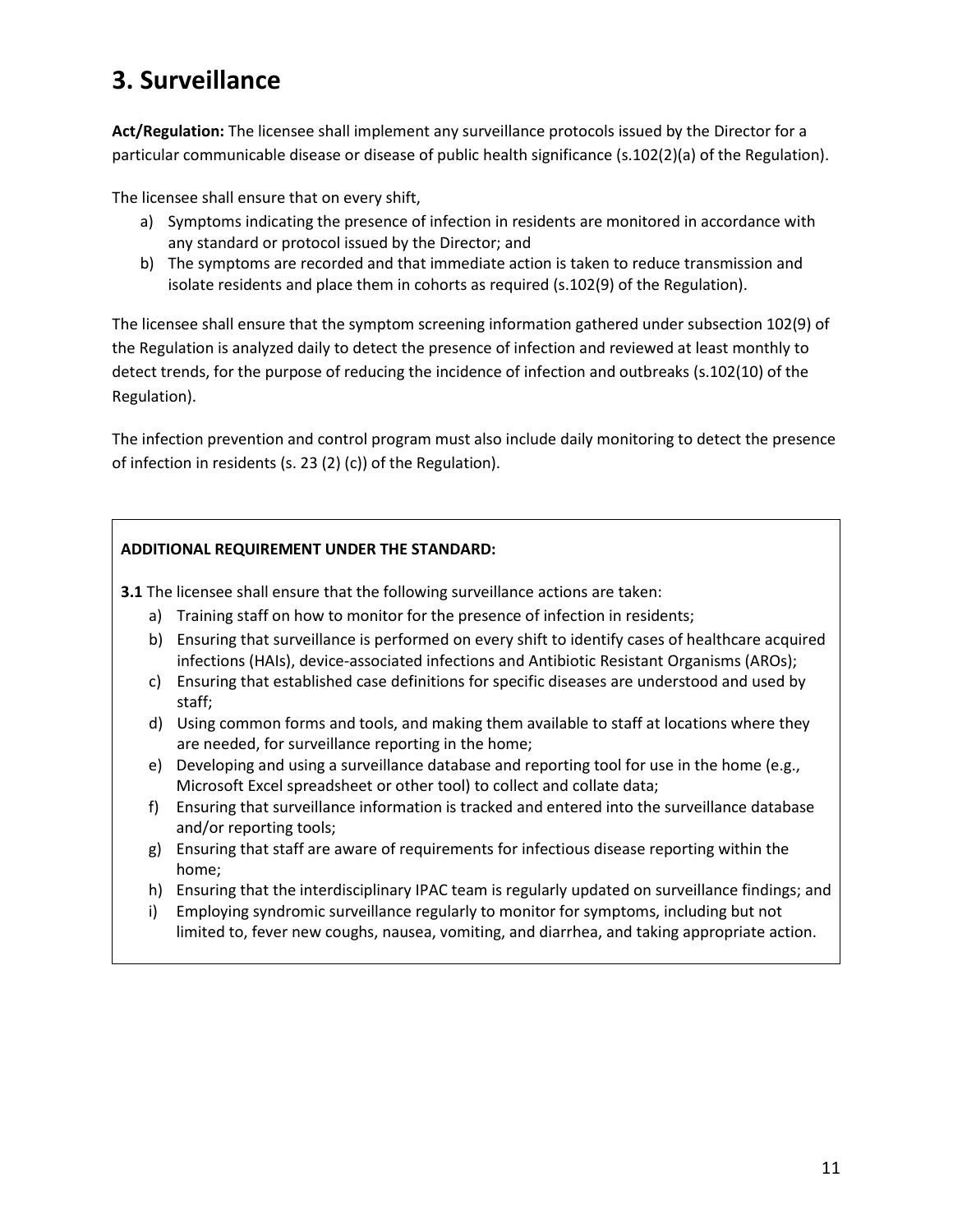### **4. Outbreak Preparedness and Management**

**Act/Regulation:** The licensee shall ensure that there are in place, an outbreak management system for detecting, managing, and controlling infectious disease outbreaks, including defined staff responsibilities, reporting protocols based on requirements under the *Health Protection and Promotion Act*, communication plans, and protocols for receiving and responding to health alerts; and a written plan for responding to infectious disease outbreaks (s. 102(11) of the Regulation).

### **ADDITIONAL REQUIREMENT UNDER THE STANDARD:**

**4.1** The licensee shall ensure that the outbreak management system includes:

- a) Organizational risk assessments;
- b) Outbreak management policies, procedures and protocols;
- c) Assigned outbreak management team (OMT) and staff roles and responsibilities;
- d) Approaches to engage residents, staff, and caregivers;
- e) Approaches to engage with the local \*board of health;
- f) Reporting protocols based on the home's critical incident system;
- g) Protocols for testing, screening for infection and cohorting, as required;
- h) Processes for accessing additional supports if required (e.g. through the IPAC hubs, public health units, other);
- i) Strategies to address various modes of disease transmission in outbreaks;
- j) Processes to ensure that staff have the knowledge and ability to transfer outbreak information from shift to shift for continuity and continuous monitoring of disease and outbreak status; and
- k) Processes to consider the unique features of the home in the outbreak management plan such as:
	- $\circ$  The size and physical layout of the home including rooms available for separating and/or cohorting residents;
	- o Staffing supply, mix, and models;
	- o Resident population and unique needs and/or features;
	- o Impacts of outbreaks on residents including impacts of social isolation;
	- o Cultural safety; and
	- o Community impacts.

\*Please note that public health unit is a colloquial name used for boards of health which are defined under the *Protection and Promotion Act, 1990.*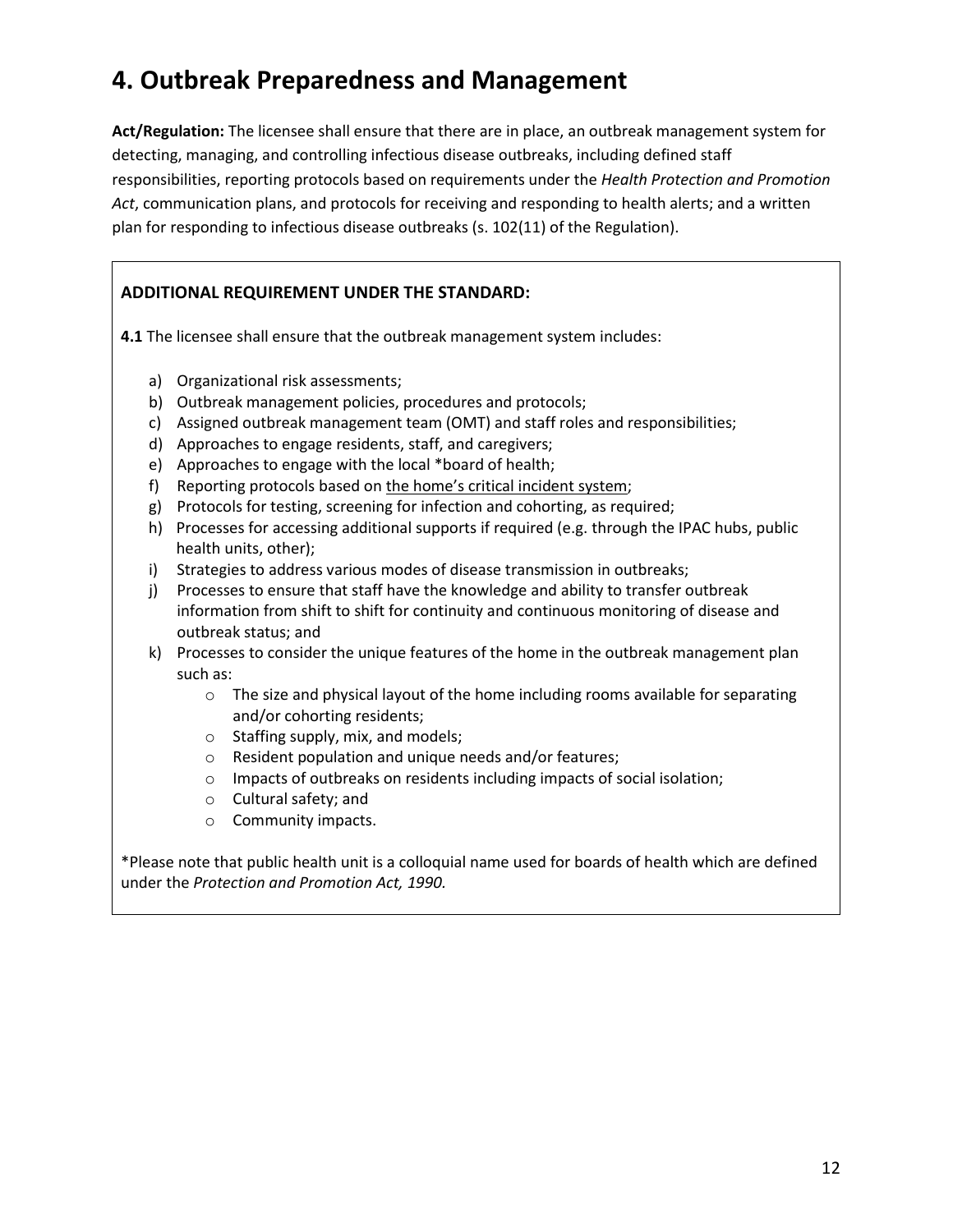### **ADDITIONAL REQUIREMENT UNDER THE STANDARD:**

**4.2** The licensee shall ensure that the IPAC Lead is involved in outbreak management activities in collaboration with the interdisciplinary IPAC team and the OMT in the manner described below.

The IPAC Lead's role shall include, but not be limited to:

- a) Advising on IPAC practices to manage the outbreak and minimize risk(s) to residents and staff;
- b) Assisting with securing IPAC-related resources needed to support the outbreak management response. This may also include working in collaboration with the licensee and the OMT to secure needed PPE and other supplies as required;
- c) Ensuring that accurate disease-related information is tracked and documented;
- d) Engaging with the local board of health on the outbreak response (when relevant) including when an outbreak has been declared;
- e) Implementing changes to IPAC practices as needed to support the outbreak response; and
- f) Providing IPAC-related education and training to staff and others to support the outbreak response.

### **ADDITIONAL REQUIREMENT UNDER THE STANDARD:**

**4.3** The licensee shall ensure that following the resolution of an outbreak, the OMT and the interdisciplinary IPAC team conduct a debrief session to assess IPAC practices that were effective and ineffective in the management of the outbreak. A summary of findings shall be created that makes recommendations to the licensee for improvements to outbreak management practices.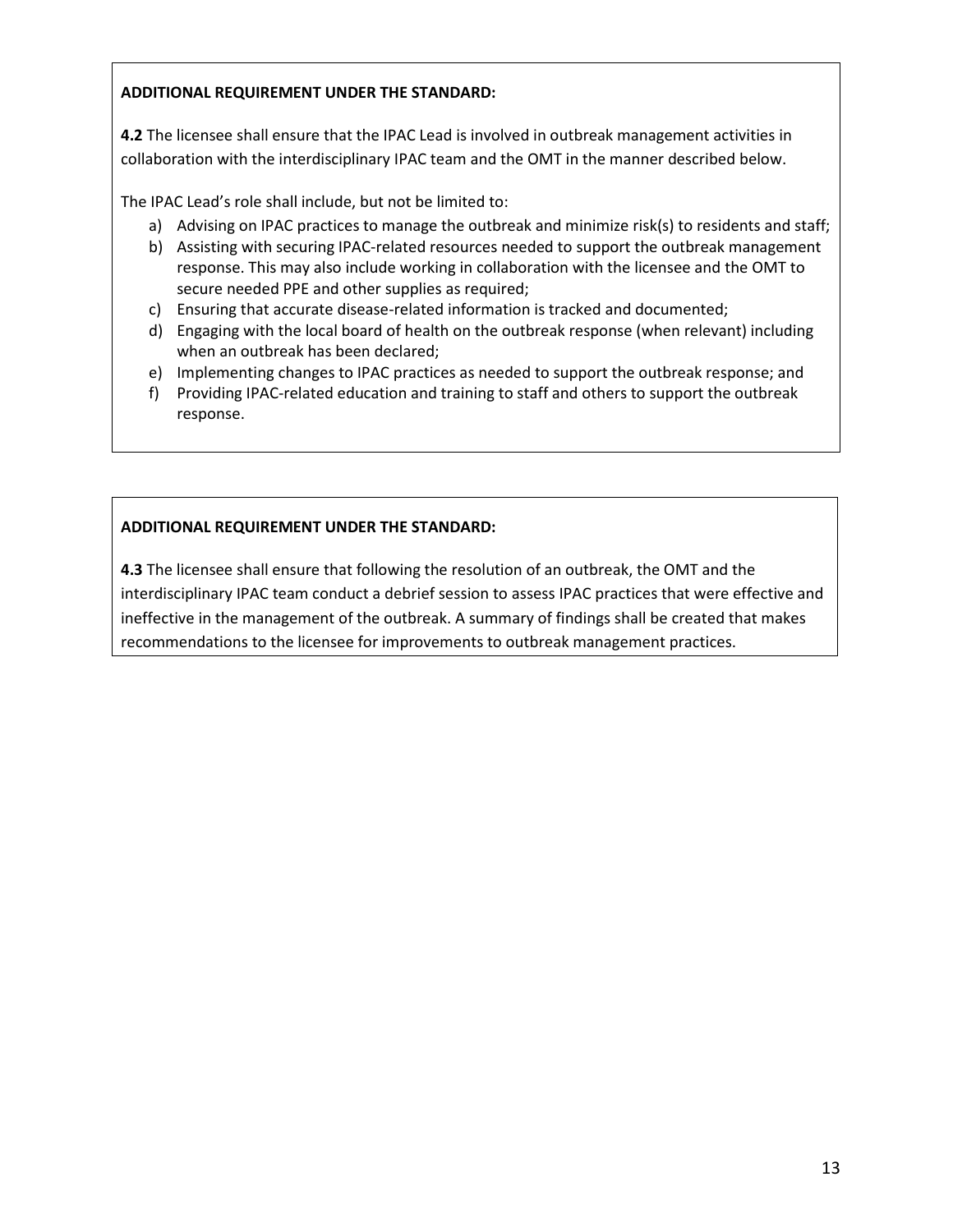### **5. IPAC Policies and Procedures**

**Act/Regulation:** The IPAC program must include evidence-based policies and procedures (s.23(2)(a) of the Act).

#### **ADDITIONAL REQUIREMENT UNDER THE STANDARD:**

**5.1** The licensee shall ensure that the IPAC Lead works with the interdisciplinary IPAC team as well as affected departments in the home, including but not limited to: housekeeping; environmental health, occupational health and safety; and clinical leadership (where not already represented on the interdisciplinary IPAC team), to develop a comprehensive inventory of evidence-based policies and procedures for the IPAC program.

### **ADDITIONAL REQUIREMENT UNDER THE STANDARD:**

**5.2** The licensee shall ensure that the IPAC policies and procedures are reviewed at least annually for completeness, accuracy, and alignment with evidence and with best practice, and are updated based on that review.

### **ADDITIONAL REQUIREMENT UNDER THE STANDARD:**

**5.3** The licensee shall ensure that the policies and procedures for the IPAC program include policies and procedures for the implementation of Routine Practices and Additional Precautions including but not limited to:

- a) Point of Care Risk Assessments;
- b) Respiratory Etiquette;
- c) Contact transmission and precautions;
- d) Droplet transmission and precautions;
- e) Airborne transmission and precautions;
- f) Combinations of Additional Precautions;
- g) Management of antibiotic-resistant organisms (AROs); and
- h) Cleaning and disinfection.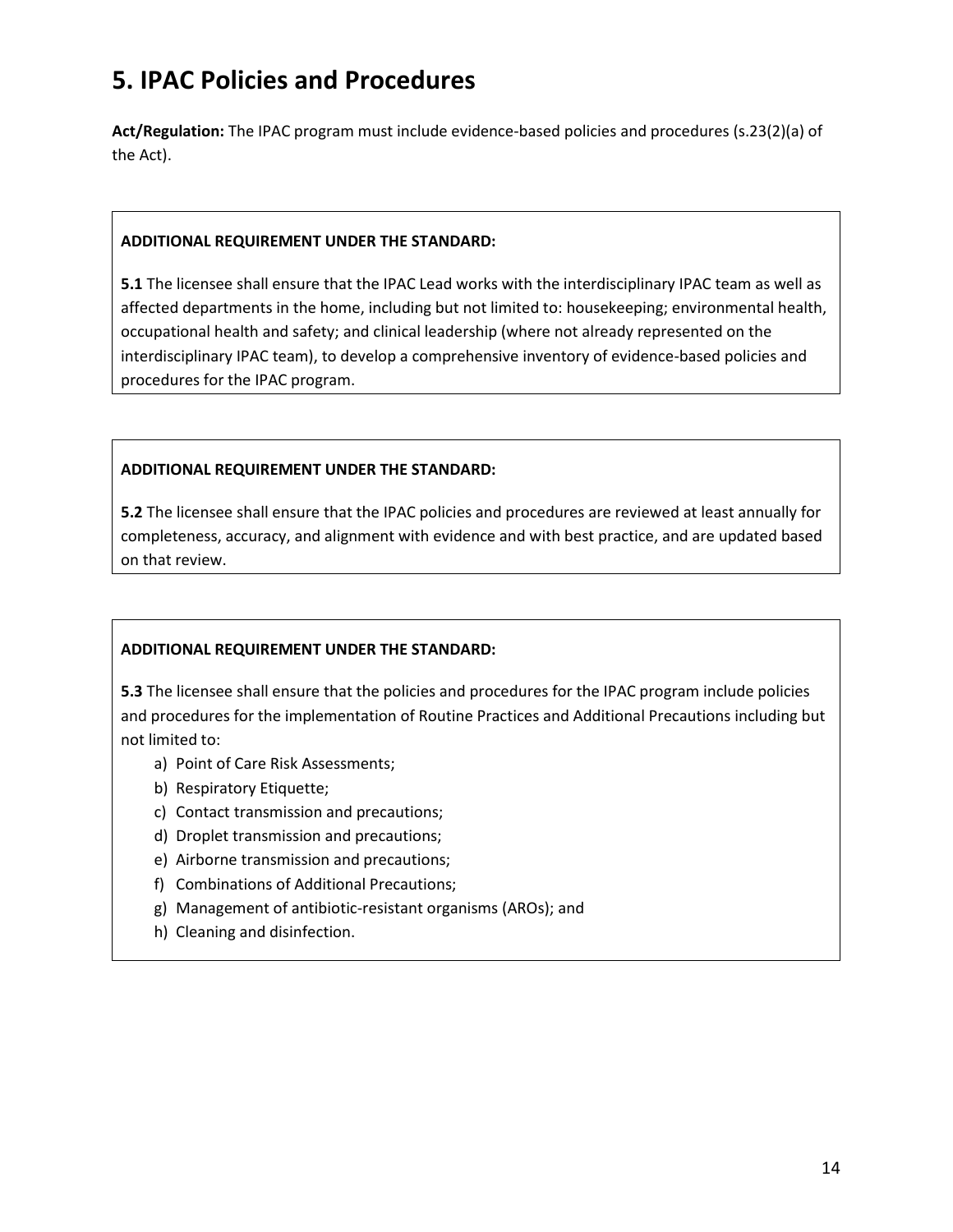### **ADDITIONAL REQUIREMENT UNDER THE STANDARD:**

**5.4** The licensee shall ensure that the policies and procedures for the IPAC program also address:

- a) Safe administration and handling of medications, including safe handling of needles and other sharps (related to IPAC practices specifically);
- b) Reprocessing of medical equipment both offsite and onsite. This shall include the requirement for offsite processing to be performed by a licensed provider;
- c) Surveillance and screening activities including data collection and reporting;
- d) Personal protective equipment (PPE), including training and education related to appropriate selection, and use as well as a plan for appropriate stewardship;
- e) Policies and procedures for the hand hygiene program as a component of the overall IPAC program;
- f) Policies and procedures for disease-specific management;
- g) IPAC related practices for aerosol generating medical procedures (AGMPs);
- h) Staff training and education requirements;
- i) Culturally safe and appropriate IPAC practices;
- j) Assessment, review, and evaluation of environmental cleaning products;
- k) IPAC policies for housekeeping, laundry, cleaning, and disinfecting;
- l) Waste management;
- m) Facility maintenance standards for heating, ventilation, and air conditioning (related to IPAC specifically);
- n) IPAC policies and procedures for food services including:
	- i. Food storage;
	- ii. Food preparation; and
	- iii. Food handling
- o) Program audit activities; and
- p) Program evaluation and quality improvement.

\*Policies and procedures may be combined/grouped as appropriate.

### **ADDITIONAL REQUIREMENT UNDER THE STANDARD:**

**5.5** The licensee shall identify how IPAC policies and procedures will be implemented in the home.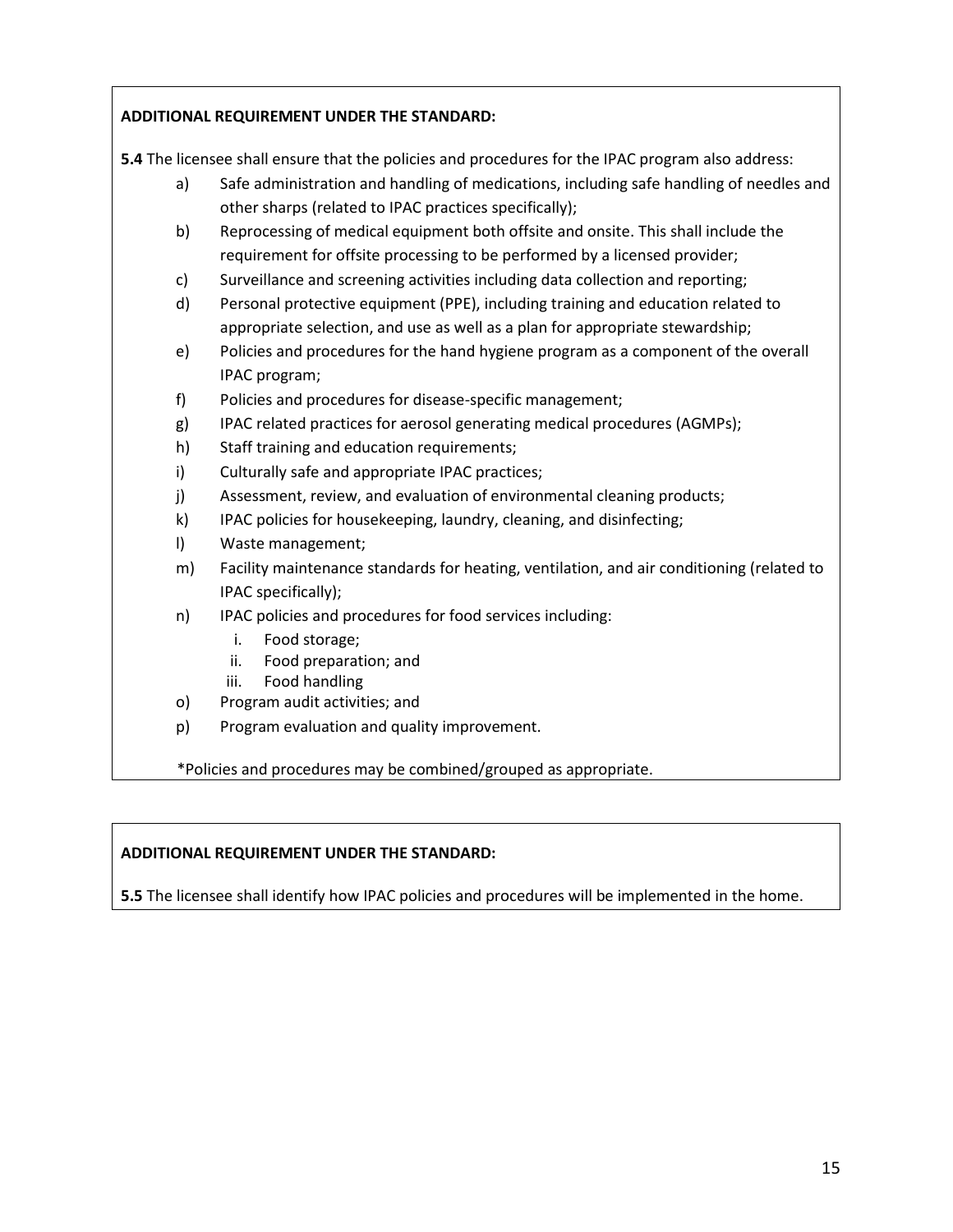### **6. Personal Protective Equipment (PPE)**

#### **ADDITIONAL REQUIREMENT UNDER THE STANDARD:**

**6.1** The licensee shall make PPE available and accessible to staff and residents, appropriate to their role and level of risk. This shall include having a PPE supply and stewardship plan in place and ensuring adequate access to PPE for Routine Practices and Additional Precautions. The licensee shall ensure that the PPE supply and stewardship plan is consistent with any relevant Directives and/or Guidance, regarding appropriate PPE use, from the Chief Medical Officer of Health or the Minister of Long-Term Care, which may be in place.

#### **ADDITIONAL REQUIREMENT UNDER THE STANDARD:**

**6.2** The licensee shall ensure that training is provided to staff on the appropriate selection, application, removal, and disposal of PPE.

### **ADDITIONAL REQUIREMENT UNDER THE STANDARD:**

**6.3** The licensee shall ensure that training and assistance, appropriate to their needs and level of understanding, is provided to residents, related to use of PPE.

### **ADDITIONAL REQUIREMENT UNDER THE STANDARD:**

**6.4** The licensee shall ensure that individuals have access to fit-testing where fit-testing is required for specific equipment.

### **ADDITIONAL REQUIREMENT UNDER THE STANDARD:**

**6.5** The licensee shall ensure that the IPAC Lead is involved in the review, selection and purchasing of PPE, as required.

#### **What is PPE Stewardship?**

PPE stewardship includes all aspects of managing PPE in the home. This includes; ensuring adequate supply; making choices about distribution, and ensuring that PPE is selected, used and disposed of properly. It should also include ensuring that PPE is selected and used in an evidence-based manner.

Optimizing the Supply of Personal Protective Equipment During the COVID-19 Pandemic (ontariohealth.ca)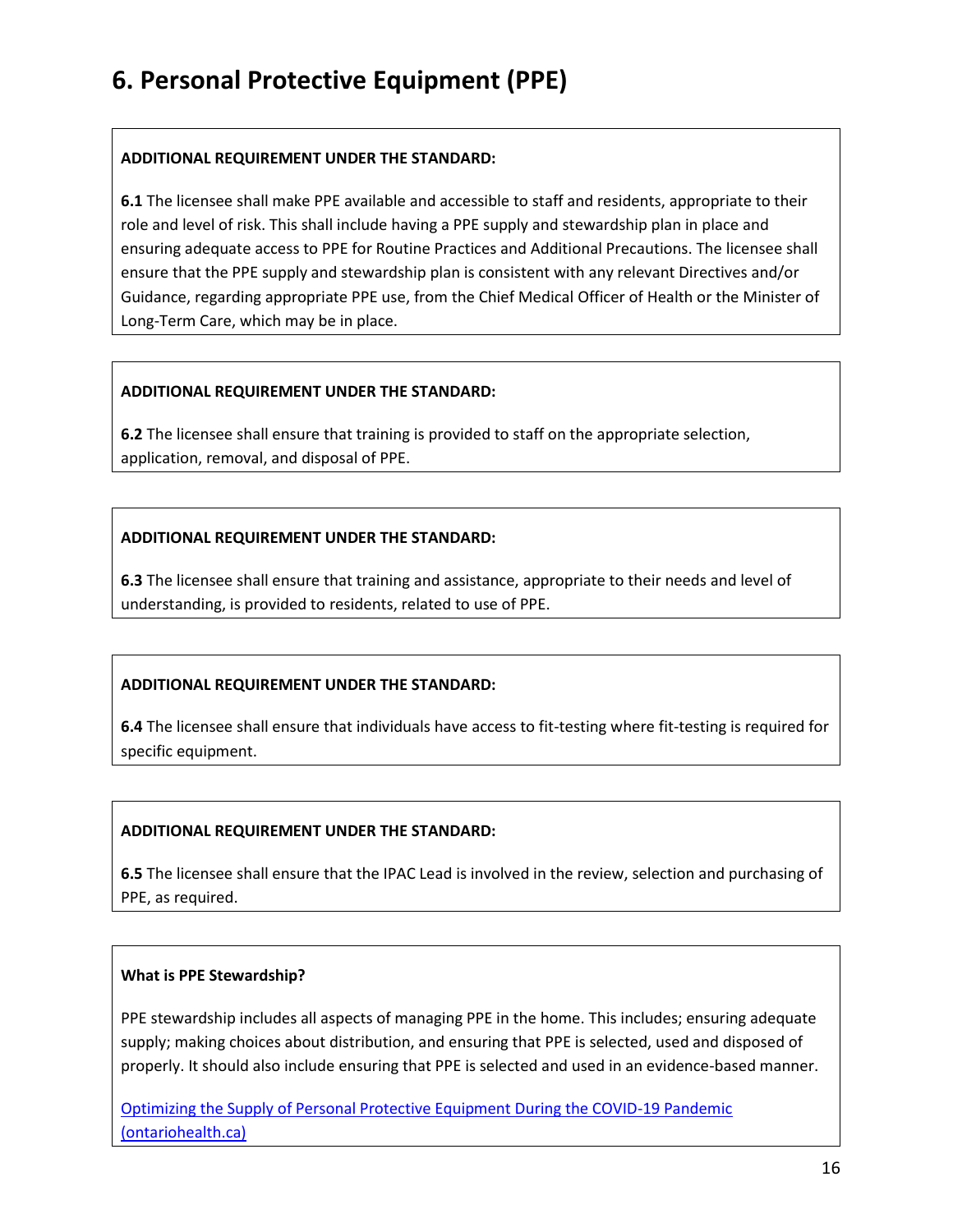# **7. Training and Education**

**Act/Regulation:** The IPAC program is required to include an educational component in respect of infection prevention and control for staff, residents, volunteers and caregivers (Act ss. 23(2)(b)). Licensees should also refer to other requirements in sections 257-263 of the Regulation).

### **ADDITIONAL REQUIREMENT UNDER THE STANDARD:**

**7.1** The licensee shall ensure that the IPAC Lead develops and oversees the implementation of an IPAC training and education program for residents, caregivers, staff and visitors which includes at a minimum the following:

- a) Caregivers shall receive orientation and training on IPAC policies and procedures appropriate to their role;
- b) Residents shall also receive training, education, and/or information appropriate to their needs and level of understanding that helps them to understand the IPAC program and specific IPAC practices that may affect them;
- c) The licensee shall communicate relevant IPAC information and requirements and provide education to residents, caregivers and other visitors (including family members), which includes but is not limited to: visitor policies, physical distancing, respiratory etiquette, hand hygiene, applicable IPAC practices, and proper use of PPE;
- d) The licensee shall provide IPAC retraining and education on an annual basis or more frequently, to respond to emerging public health issues and/or new evidence;
- e) Training shall be accessible, tailored to learner needs and reduce potential barriers to comprehension including language and literacy; and
- f) The licensee shall also ensure that visitors receive information about required IPAC practices that is appropriate to the level of risk that visitors present to themselves and to others in the home.

### *What is respiratory etiquette?*

Respiratory etiquette refers to personal practices that help prevent the spread of bacteria and viruses that cause acute respiratory infections (e.g., covering the mouth when coughing, care when disposing of tissues).

Ontario Agency for Health Protection and Promotion (Public Health Ontario), Provincial Infectious Diseases Advisory Committee. Best practices for prevention, surveillance and infection control management of novel respiratory infections in all health care settings. 1 st revision. Toronto, ON: Queen's Printer for Ontario; 2020.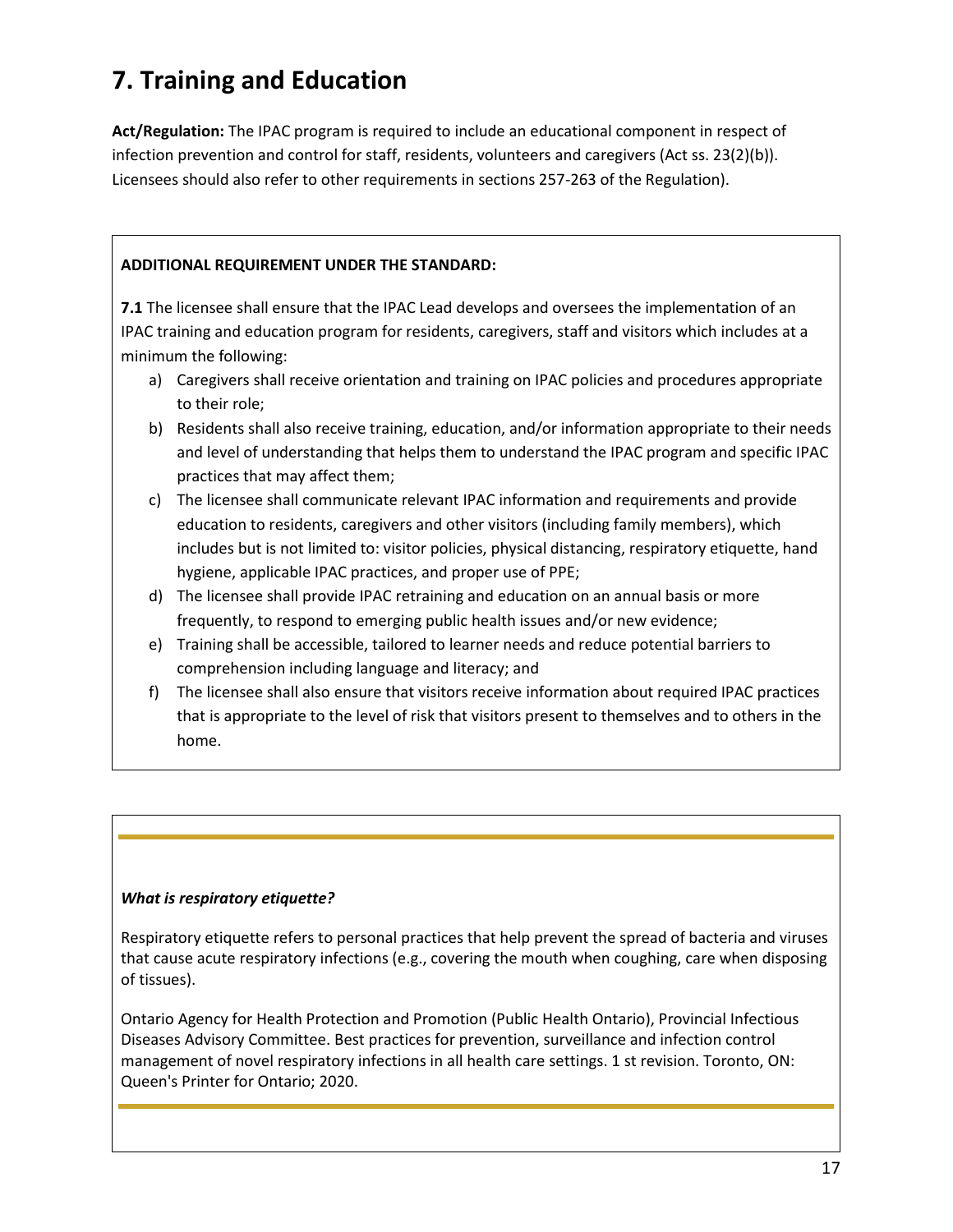### **ADDITIONAL REQUIREMENT UNDER THE STANDARD:**

**7.2** The licensee shall ensure that the IPAC Lead develops and oversees the implementation of an IPAC training and education program for staff and volunteers required by the Act and Regulation which has the following minimum requirements:

- a) The required orientation and training on IPAC under the Act and Regulation shall be appropriate to the staff and volunteer role;
- b) The training shall be accessible, tailored to learner needs and reduce potential barriers to comprehension including language and literacy;
- c) IPAC education shall be tailored to the job of the staff member receiving the education. For example, environmental cleaning, allied health staff, food service workers, laundry services; and
- d) The JHSC or health and safety representative shall be engaged in the development of training and education relevant to worker safety.

### **ADDITIONAL REQUIREMENT UNDER THE STANDARD:**

**7.3** The licensee shall ensure that the IPAC Lead plans, implements, and tracks the completion of all IPAC training and:

- a) Assessments/audits and feedback processes are used to determine if staff have met training requirements as required by the Act and Regulation, or when individual staff need remedial or refresher training; and
- b) Ensures that audits are performed regularly (at least quarterly) to ensure that all staff can perform the IPAC skills required of their role.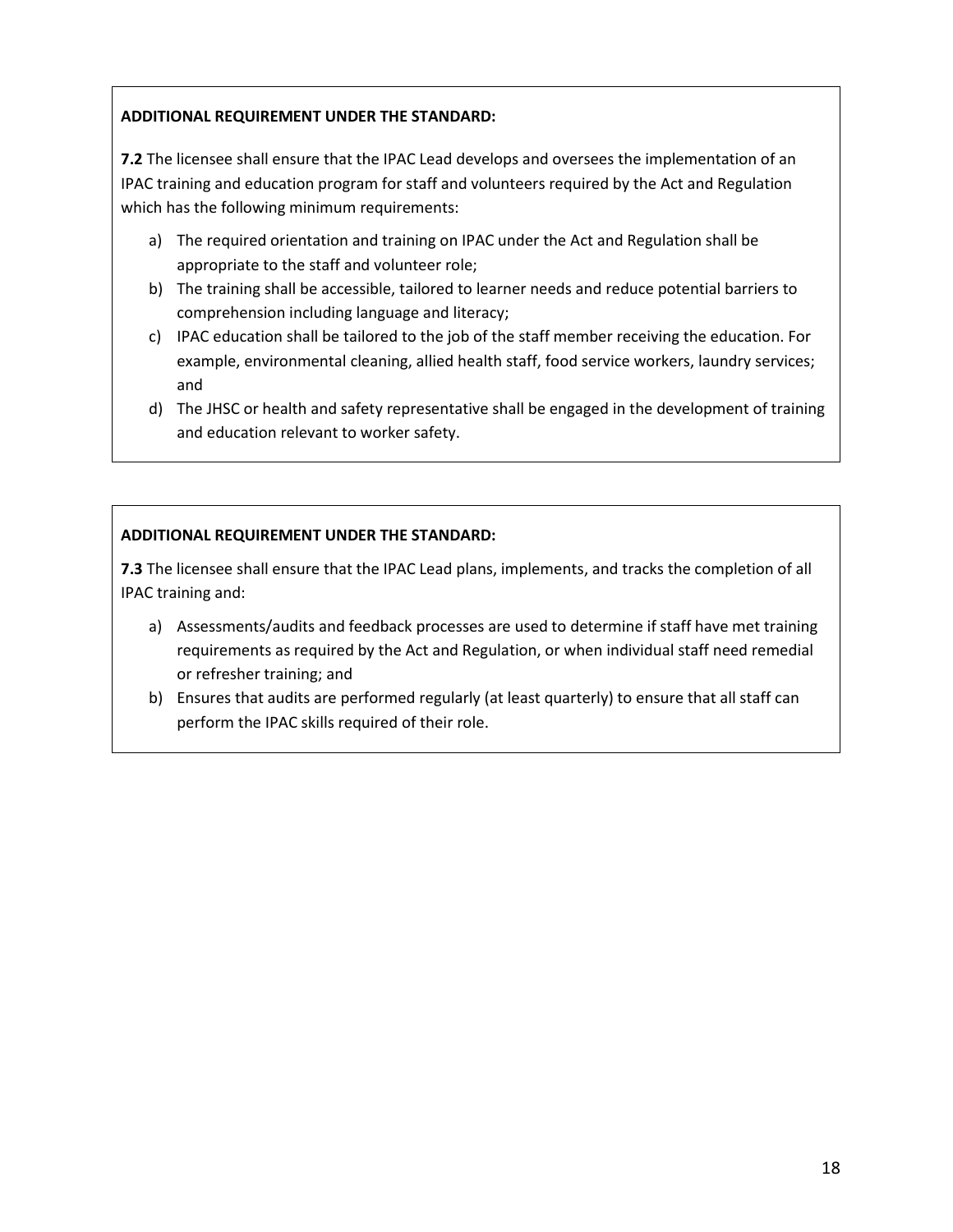# **8. Regular Evaluation and Quality Improvement**

**Act/Regulation:** The licensee shall oversee the development and implementation of a quality management program to assess and improve IPAC in the home, as set out in a standard or protocol issued by the Director under subsection 102(2) of the Regulation (s. 102(18) of the Regulation).

The licensee shall ensure that the IPAC program is evaluated and updated at least annually in accordance with the standards and protocols issued by the Director under subsection 102(2) and (s. 102(4)(e)) of the Regulation. The licensee shall also ensure that a written record is maintained for each evaluation including evaluation dates and time period, the names of the persons who participated in the evaluation, a summary of the changes made and the date that those changes were implemented.

#### **ADDITIONAL REQUIREMENT UNDER THE STANDARD:**

**8.1** In evaluating and updating the IPAC program, at a minimum on an annual basis, the licensee shall:

- a) In addition to the requirement to ensure that the IPAC program is evaluated and updated at least annually, ensure that the IPAC program, including the IPAC policies and procedures, are reviewed and updated, more frequently in accordance with emerging evidence and best practices;
- b) Ensure that the evaluation of the IPAC program also includes specific actions to evaluate outbreak preparedness and response activities;
- c) Ensure that evaluation approaches also include, at a minimum:
	- i. A system to monitor the compliance of staff with IPAC program policies and procedures, as well as processes for correcting and improving identified gaps;
	- ii. An audit plan, including audit processes for on-site review of IPAC practices by staff with education and corrective actions; and
	- iii. Engagement with the Quality Committee to appropriately link program evaluation with Quality initiatives.
- d) Ensure that quality reviews shall also be conducted annually in collaboration with home leadership, the Quality Committee, the IPAC Lead, and the interdisciplinary IPAC team.

### **ADDITIONAL REQUIREMENT UNDER THE STANDARD:**

**8.2** The licensee shall ensure at minimum, that the following activities are carried out in the quality management program:

- a) Establishment of goals and key quality indicators (both process and outcome-related) for the IPAC program in the home;
- b) Training and education for staff related to quality indicators and needed improvements for IPAC in the home;
- c) Reporting on quality indicators and metrics for IPAC in the home; and
- d) Engagement with the Quality Committee, the interdisciplinary IPAC team and family and resident councils related to IPAC in the home.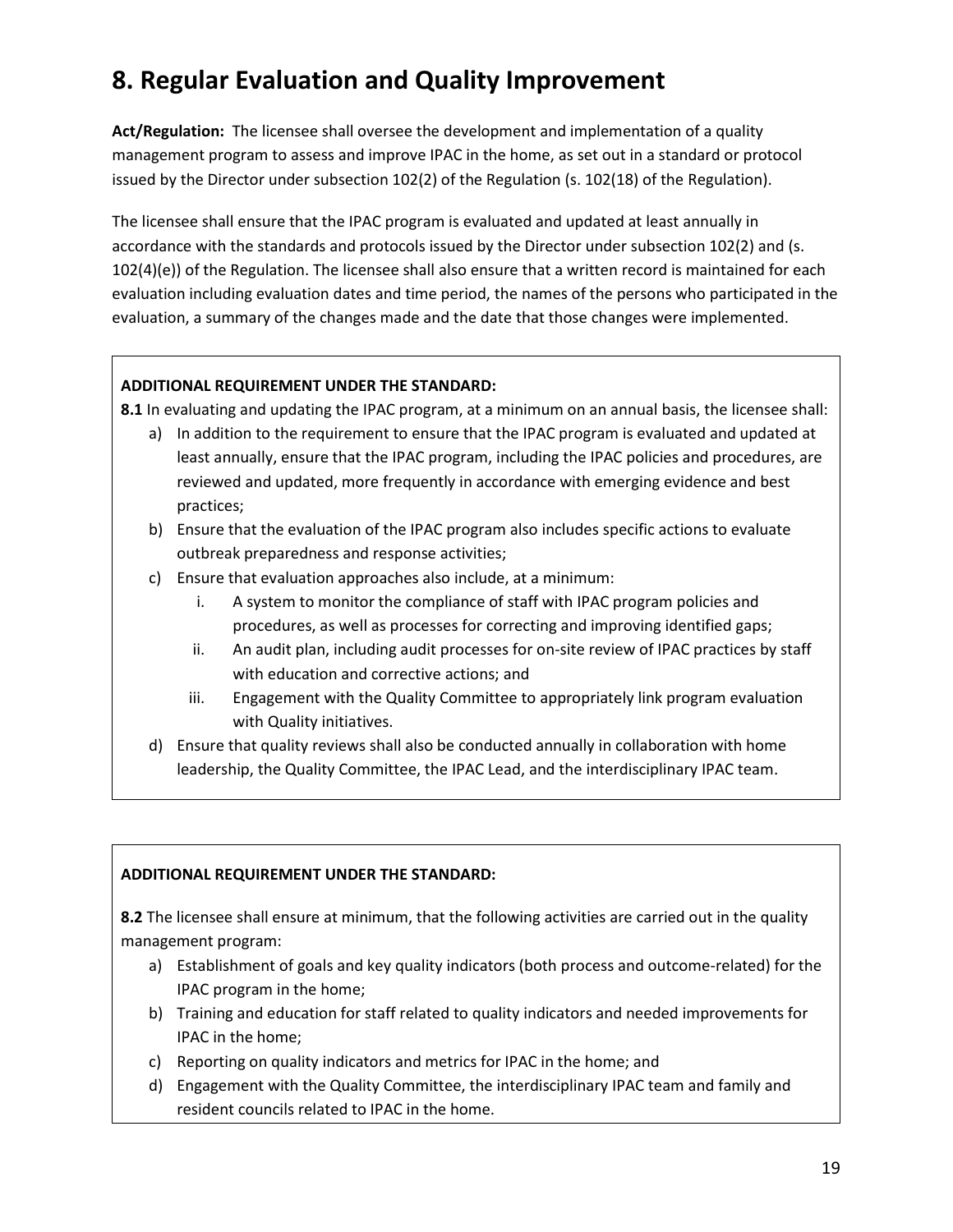### **9. Routine Practices and Additional Precautions**

### **ADDITIONAL REQUIREMENT UNDER THE STANDARD:**

**9.1** The licensee shall ensure that Routine Practices and Additional Precautions are followed in the IPAC program.

At minimum Routine Practices shall include:

- a) The use of infectious disease risk assessments including point of care risk assessments;
- b) Hand hygiene, including, but not limited to, at the four moments of hand hygiene (before initial resident/resident environment contact; before any aseptic procedure; after body fluid exposure risk, and after resident/resident environment contact);
- c) Respiratory etiquette;
- d) Proper use of PPE, including appropriate selection, application, removal, and disposal; and
- e) Use of controls, including:
	- i. Environmental controls, including but not limited to, location/placement of residents' equipment, cleaning, making hand hygiene products available;
	- ii. Engineering controls, including but not limited to, use of safety-engineered needles point-of-care sharps containers, disposable equipment, barriers; and
	- iii. Administrative controls, including but not limited to, comprehensive IPAC policies and procedures.

At minimum, Additional Precautions shall include:

- a) Evidence-based practices related to potential contact transmission and required precautions;
- b) Evidence-based practices related to potential droplet transmission and required precautions;
- c) Evidence-based practices related to airborne transmission and required precautions;
- d) Evidence-based practices for combined precautions;
- e) Point-of-care signage indicating that enhanced IPAC control measures are in place;
- f) Additional PPE requirements including appropriate selection application, removal and disposal;
- g) Modified or enhanced environmental cleaning procedures; and
- h) Communication regarding Additional Precautions with transport of residents to other facilities (e.g. hospital).

For more detailed information on Routine Practices and Additional Precautions, please refer to Public Health Ontario's Routine Practices and Additional Precautions (PIDAC, 2012).

And/or - Public Health Agency of Canada

Routine Practices and Additional Precautions for Preventing the Transmission of Infection in Healthcare Settings - Canada.ca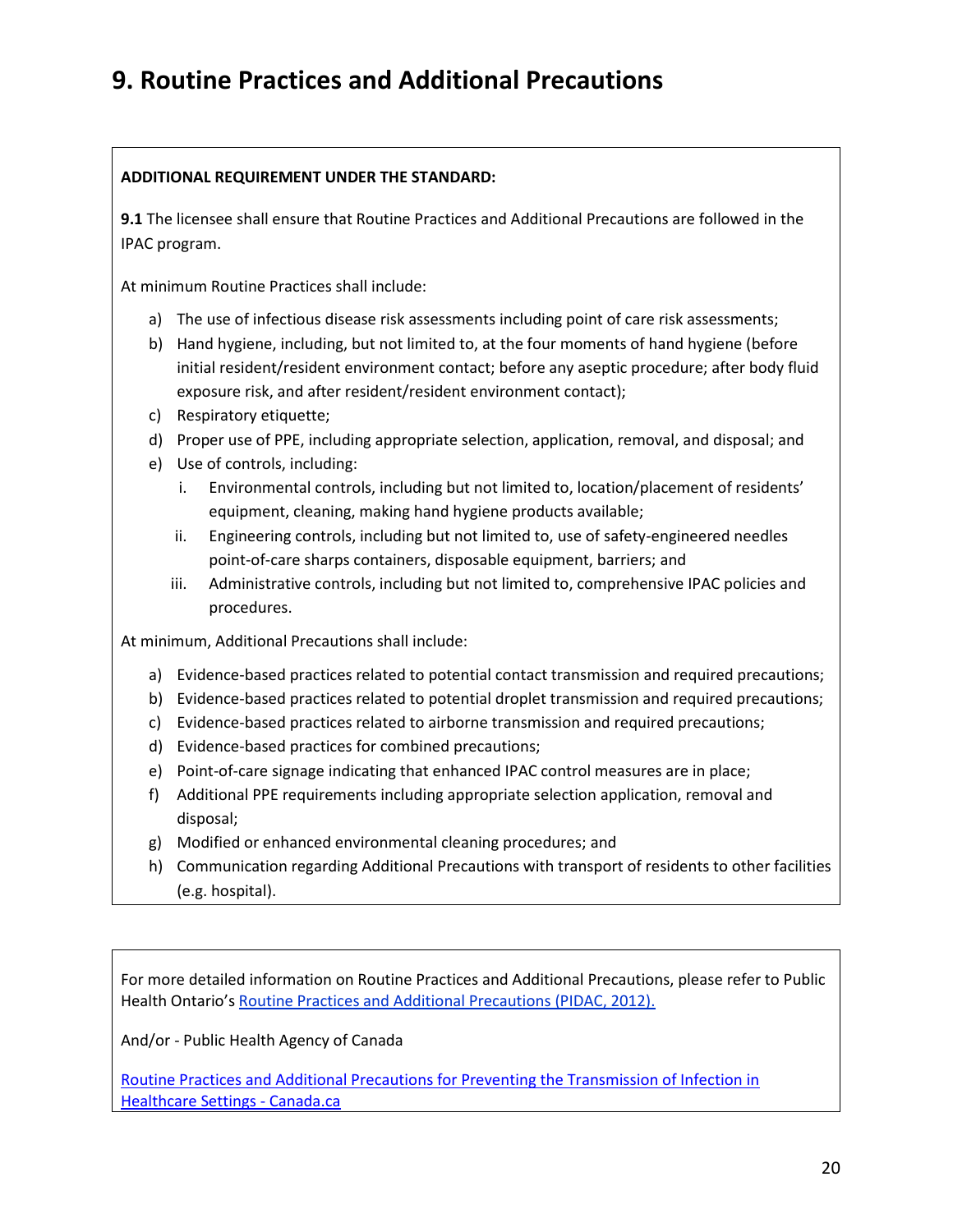# **10. Hand Hygiene Program**

**Act/Regulation:** The licensee is required to implement a hand hygiene program (s. 23(2)(e) of the Act). The licensee is required to ensure that there is in place a hand hygiene program in accordance with any standard or protocol issued by the Director under s. 102(2) of the Regulation, which includes, at a minimum, access to hand hygiene agents at point-of-care (para 11 of s. 102(7) of the Regulation).

### **ADDITIONAL REQUIREMENT UNDER THE STANDARD:**

**10.1** The licensee shall ensure that the hand hygiene program includes access to hand hygiene agents, including 70-90% Alcohol-Based Hand Rub (ABHR). These agents shall be easily accessible at both point-of care and in other resident and common areas, and any staff providing direct resident care must have immediate access to 70-90% ABHR.

### **ADDITIONAL REQUIREMENT UNDER THE STANDARD:**

**10.2** The hand hygiene program shall be multifaceted and multidisciplinary. The licensee shall ensure that the program includes, at minimum, training and education, hand hygiene audits, a hand care program, and hand hygiene and hand care support for residents.

### **ADDITIONAL REQUIREMENT UNDER THE STANDARD:**

**10.3** Hand washing facilities provisioned with appropriate supplies must also be accessible in common areas and work areas where hand washing may be required.

### **ADDITIONAL REQUIREMENT UNDER THE STANDARD:**

**10.4** The Licensee shall ensure that the hand hygiene program also includes policies and procedures, as a component of the overall IPAC program, as well as:

- a) Hand hygiene signage;
- b) Training and education related to hand hygiene practices at the four moments of hand hygiene (before initial resident/resident environment contact; before any aseptic procedure; after body fluid exposure risk, and after resident/resident environment contact);
- c) Identification and engagement of hand hygiene champions in the home to promote best practice; audits to monitor hand hygiene compliance including feedback and correction of practices when indicated;
- d) These activities shall be linked to the overall audit, evaluation, and quality approach for the full IPAC program: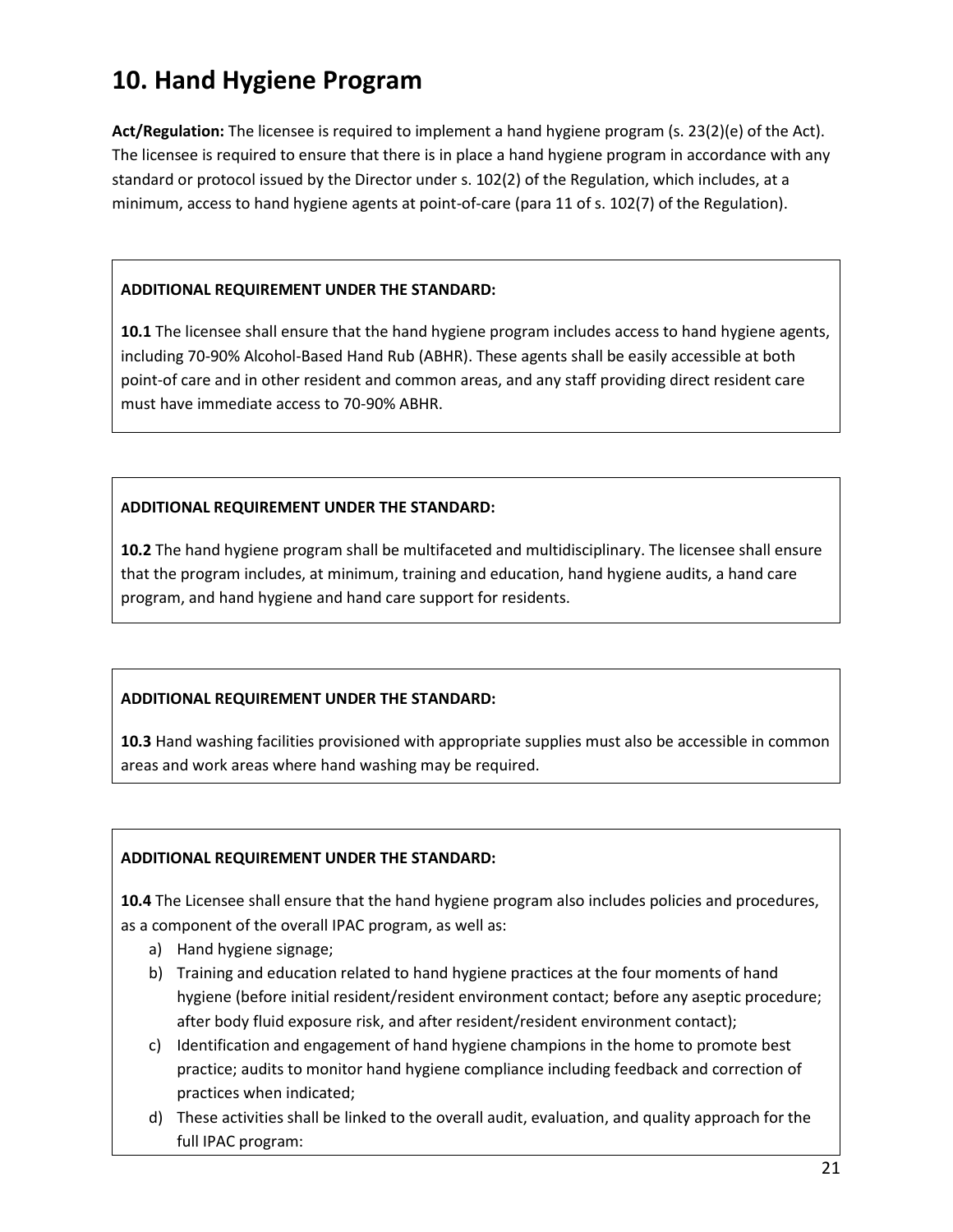- i. This shall also include monthly audits of adherence to the four moments of hand hygiene by staff;
- e) A hand care program to assess and maintain the skin integrity of staff who perform frequent hand hygiene;
- f) Hand hygiene training and awareness as part of orientation and ongoing training of all staff, volunteers and visitors (including caregivers and family members);
- g) Involvement of the IPAC Lead and OHS staff in product selection for hand hygiene and skin maintenance, to ensure that PPE durability is not compromised (e.g., interaction of hand care products and the break-down of latex gloves);
- h) Support for residents to perform hand hygiene prior to receiving meals and snacks, and after toileting; and
- i) Support for residents who have difficulty completing hand hygiene due to mobility, cognitive or other impairments.

### **Please also refer to Just Clean Your Hands**

Just Clean Your Hands – Long-term Care | Public Health Ontario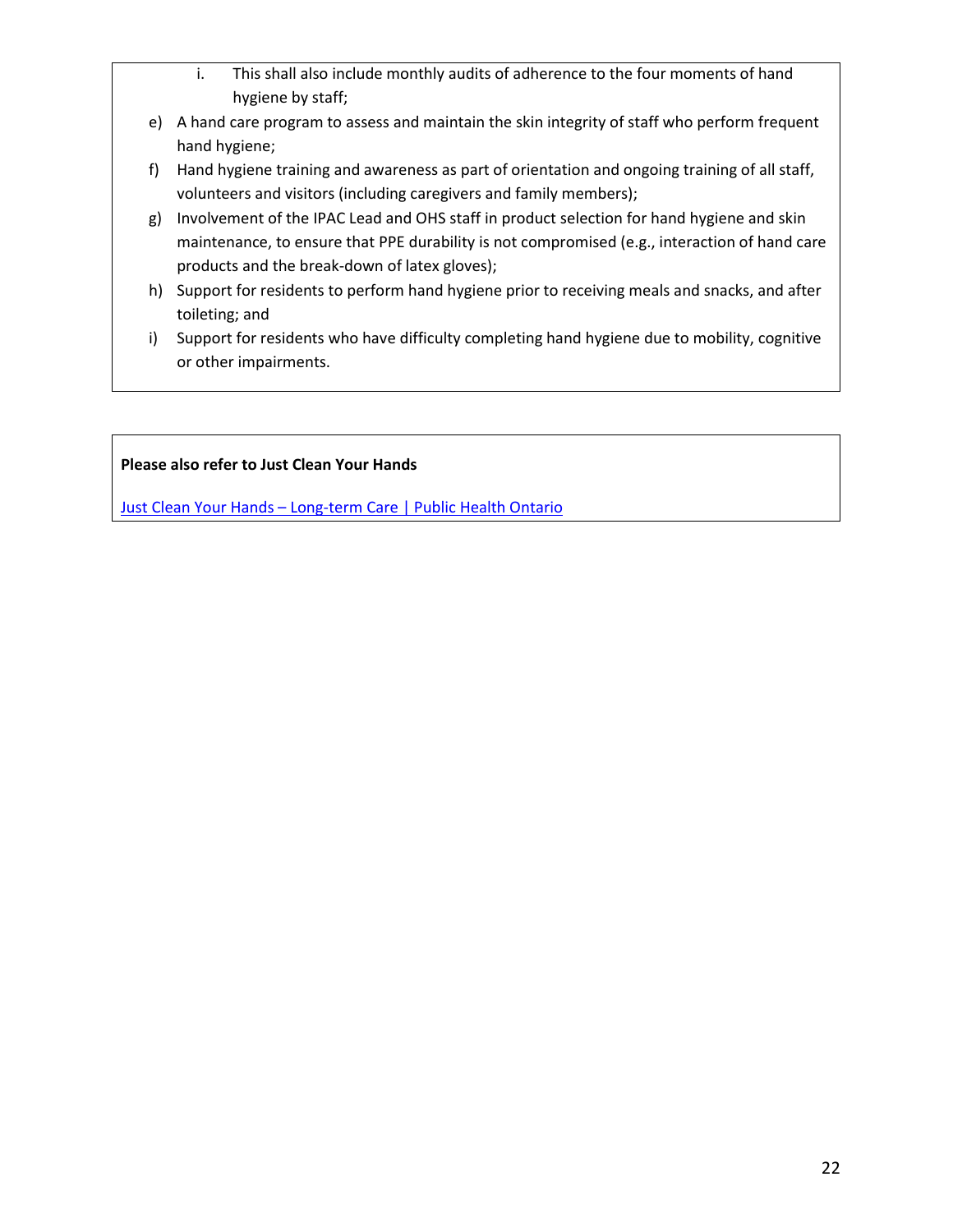# **11. Immunization and Screening**

**Act/Regulation** The licensee shall ensure that the following immunization and screening measures are in place:

- a) Each resident admitted to the home must be screened for tuberculosis within 14 days of:
	- i. Admission unless the resident has already been screened at some time in the 90 days prior to admission and the documented results of this screening are available to the licensee;
- b) Residents must be offered immunization against influenza at the appropriate time each year;
- c) Residents must be offered immunizations against pneumococcus, tetanus and diphtheria in accordance with the publicly funded immunization schedules posted on the website of the Ministry of Health;
- d) Staff is screened for tuberculosis and other infectious diseases in accordance with any standard or protocol issued by the Director;
- e) There must be a staff immunization program in accordance with any standard or protocol issued by the Director;
- f) A licensee is exempt from screening for TB with respect to a resident:
	- i. Who is being relocated to another long-term care home operated by the same licensee and section 240 of the Regulation applies; or
	- ii. Who is transferring to a related temporary long-term care home, a re-opened long-term care home or a replacement long-term care home operated by the same licensee;
- g) The licensee shall ensure that any pets living in the home or visiting the home have up-to-date immunizations. (Regulation ss 102(12)-(14)).

### **ADDITIONAL REQUIREMENTS UNDER THE STANDARD:**

**11.1** The licensee shall work collaboratively with the local board of health regarding immunization of residents and staff, which may include offering immunizations onsite. This may also include offering additional immunizations as recommended by the local board of health.

As well, the licensee shall implement a staff immunization program that includes informational resources regarding the benefits of immunization to resident and staff safety. This shall also include communicating expectations regarding immunization at hiring (for example, regarding recommended immunizations such as Measles/Mumps/Rubella (MMR) and yearly influenza immunization).

**11.2** The licensee shall ensure that staff is screened for tuberculosis and other infectious diseases. This shall include ensuring accordance with evidence-based practices and where there are none, accordance with prevailing practices. This may also include consultation with the local board of health to ensure that screening is undertaken to address specific risks in the community.

Licensees may wish to refer to the Canadian TB Standards for guidance related to TB Screening

Canadian Tuberculosis Standards 7th Edition: 2014 - Canada.ca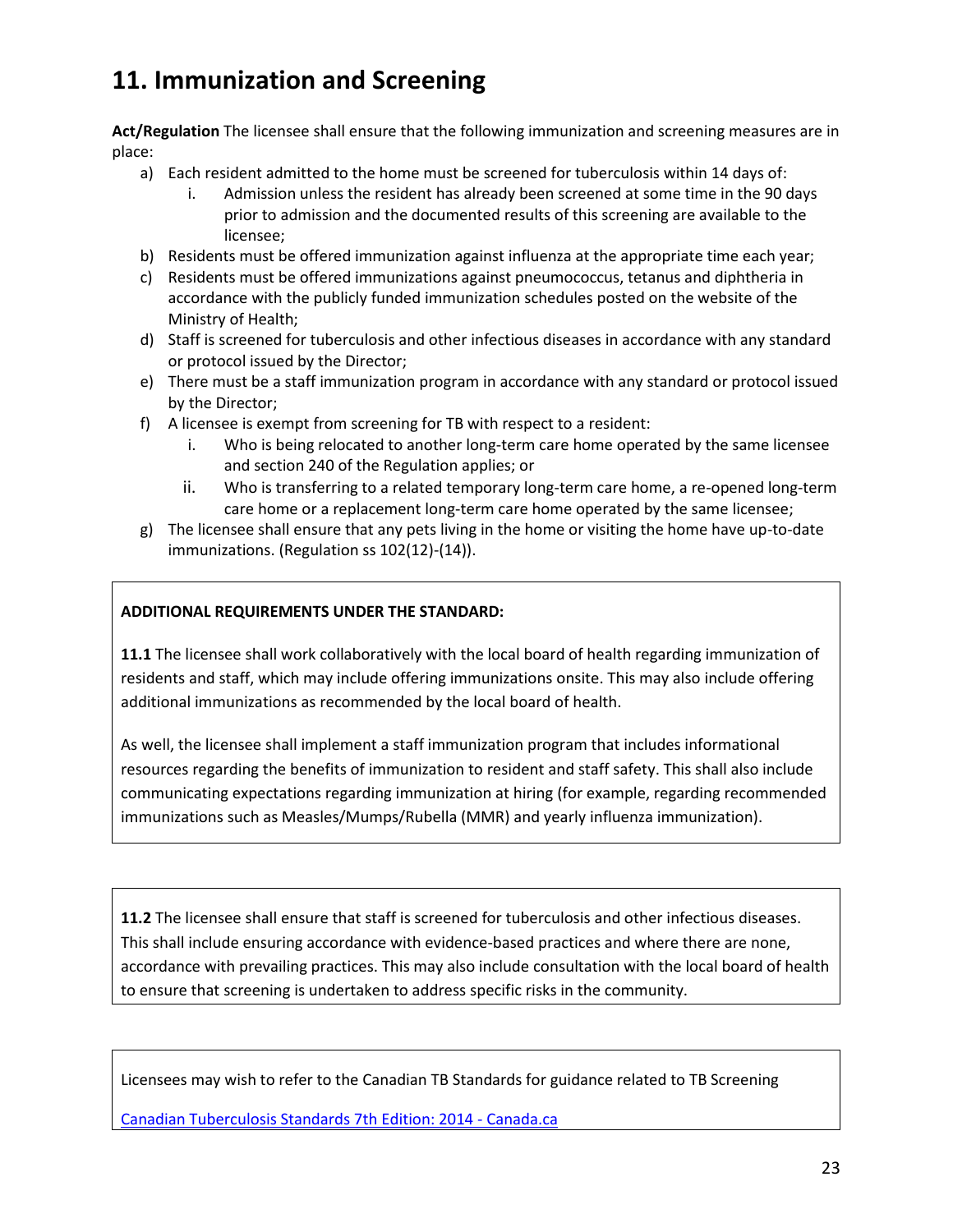# **Appendix 1: FLTCA 2021:**

| control program for the home.             | 23 (1) Every licensee of a long-term care home shall ensure that there is an infection prevention and                                                                                                                                                                                                        |
|-------------------------------------------|--------------------------------------------------------------------------------------------------------------------------------------------------------------------------------------------------------------------------------------------------------------------------------------------------------------|
|                                           |                                                                                                                                                                                                                                                                                                              |
|                                           | (2) The infection prevention and control program must include,                                                                                                                                                                                                                                               |
|                                           | (a) evidence-based policies and procedures;                                                                                                                                                                                                                                                                  |
| volunteers, and caregivers;               | (b) an educational component in respect of infection prevention and control for staff, residents,                                                                                                                                                                                                            |
|                                           | (c) daily monitoring to detect the presence of infection in residents of the long-term care home;                                                                                                                                                                                                            |
|                                           | (d) measures to prevent the transmission of infections;                                                                                                                                                                                                                                                      |
| (e) a hand hygiene program; and           |                                                                                                                                                                                                                                                                                                              |
|                                           | (f) any additional matters provided for in the regulations.                                                                                                                                                                                                                                                  |
| the regulations.                          | (3) The licensee shall ensure that the infection prevention and control program and what is<br>provided for under that program, including the matters required under subsection (2), comply with any<br>standards and requirements, including required outcomes and accountability measures, provided for in |
| infection prevention and control program. | (4) Except as provided for in the regulations, every licensee of a long-term care home shall ensure<br>that the home has an infection prevention and control lead whose primary responsibility is the home's                                                                                                 |
|                                           | (5) Every licensee of a long-term care home shall ensure that the infection prevention and control<br>lead possesses the qualifications provided for in the regulations.                                                                                                                                     |
|                                           |                                                                                                                                                                                                                                                                                                              |
|                                           |                                                                                                                                                                                                                                                                                                              |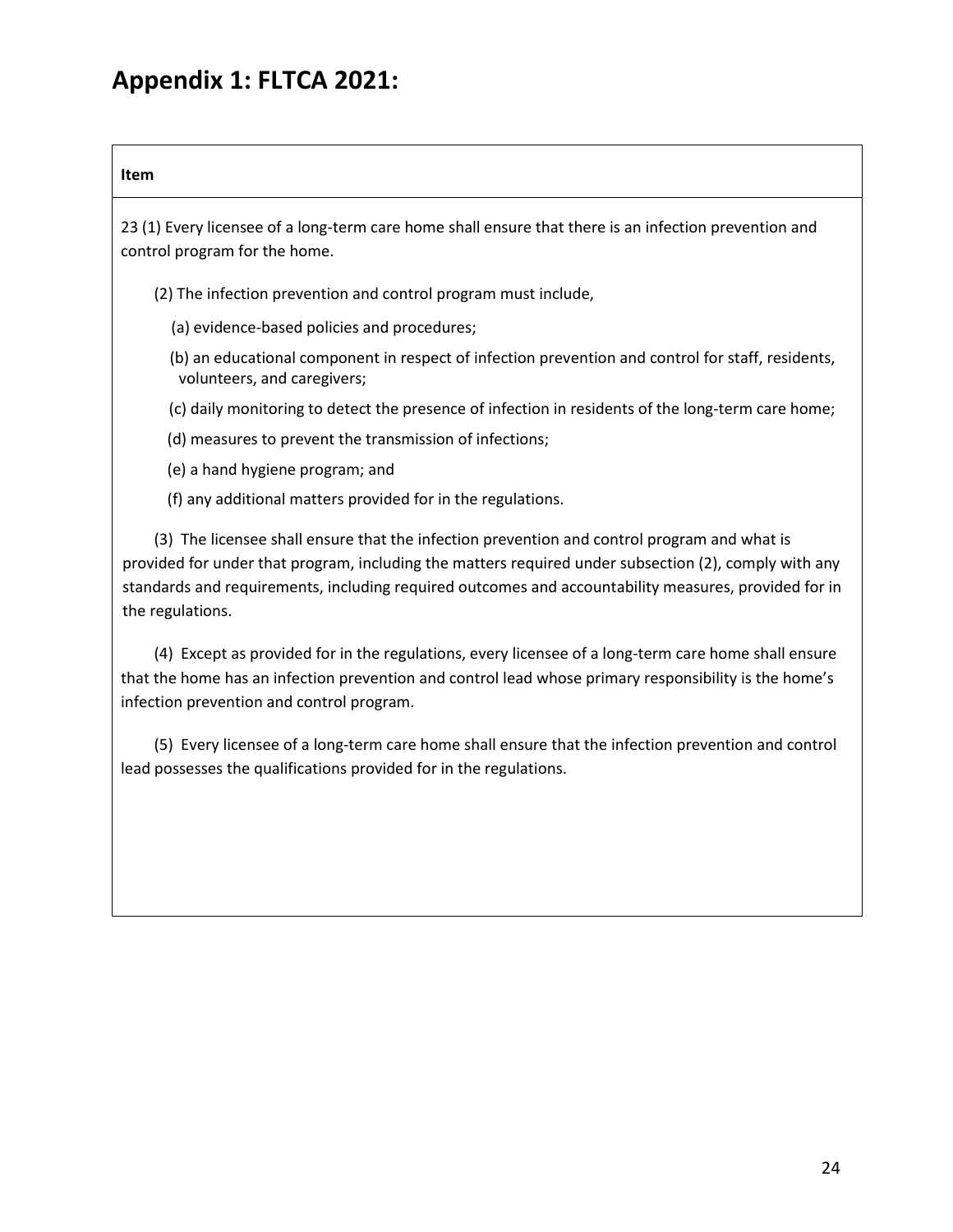# **Appendix 2: Ontario Reguation 246/22 inder the** *FLTCA***: s. 102 Infection prevention and control program**

- (1) Every licensee of a long-term care home shall ensure that the infection prevention and control program required under subsection 23 (1) of the Act complies with the requirements of this section.
- (2) The licensee shall implement,

(a) any surveillance protocols issued by the Director for a particular communicable disease or disease of public health significance; and

(b) any standard or protocol issued by the Director with respect to infection prevention and control.

(3) The Director shall update the standards and protocols mentioned in subsection (2) regularly to reflect relevant evidence and best practice.

(4) The licensee shall ensure,

(a) that there is an interdisciplinary team approach in the co-ordination and implementation of the program;

(b) that an interdisciplinary infection prevention and control team that includes the infection prevention and control lead, the Medical Director, the Director of Nursing and Personal Care and the Administrator co-ordinates and implements the program;

(c) that the interdisciplinary infection prevention and control team meets at least quarterly and on a more frequent basis during an infectious disease outbreak in the home;

(d) that the local medical officer of health appointed under the *Health Protection and* 

*Promotion Act* or their designate is invited to the meetings;

(e) that the program is evaluated and updated at least annually in accordance with the standards and protocols issued by the Director under subsection (2);

(f) that a written record is kept relating to each evaluation under clause (e) that includes the date of the evaluation, the names of the persons who participated in the evaluation, a summary of the changes made and the date that those changes were implemented; and

(g) that the program is implemented in a manner consistent with the precautionary principle as set out in the standards and protocols issued by the Director under subsection (2) and the most current medical evidence.

(5) The licensee shall designate a staff member as the infection prevention and control lead who has education and experience in infection prevention and control practices, including,

- (a) infectious diseases;
- (b) cleaning and disinfection;
- (c) data collection and trend analysis;
- (d) reporting protocols;
- (e) outbreak management;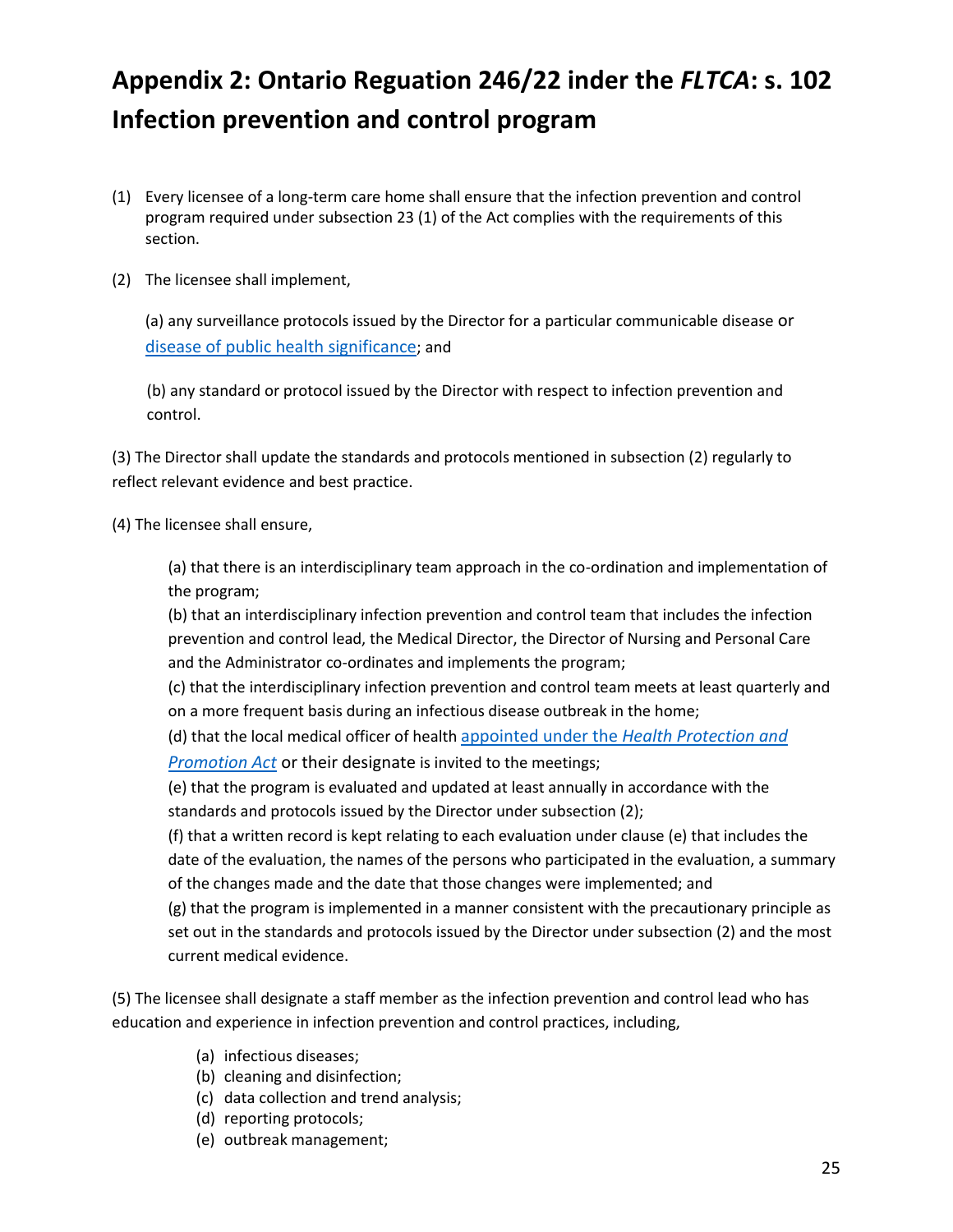- (f) asepsis;
- (g) microbiology;
- (h) adult education;
- (i) epidemiology;
- (j) program management; and
- (k) current certification in infection control from the Certification Board of Infection Control and Epidemiology.

(6) A licensee is not required to comply with the qualification requirements for the infection prevention and control lead under clause (5) (k) until three years after this section comes into force.

(7) The licensee shall ensure that the infection prevention and control lead designated under subsection carries out the following responsibilities in the home:

- a. Working with the interdisciplinary team to implement the infection prevention and control program.
- b. Managing and overseeing the infection prevention and control program.
- c. Overseeing the delivery of infection prevention and control education to all staff, caregivers, volunteers, visitors and residents.
- d. Auditing of infection prevention and control practices in the home.
- e. Conducting regular infectious disease surveillance.
- f. Convening the Outbreak Management Team at the outset of an outbreak and regularly throughout an outbreak.
- g. Convening the interdisciplinary infection prevention and control team referred to in subsection (4) at least quarterly, and at a more frequent interval during an infectious disease outbreak in the home.
- h. Reviewing the information gathered pursuant to subsection (9).
- i. Reviewing any daily and monthly screening results collected by the licensee to determine whether any action is required.
- j. Implementing required improvements to the infection prevention and control program as required by audits under paragraph 4 or by the licensee.
- k. Ensuring that there is in place a hand hygiene program in accordance with any standard or protocol issued by the Director under subsection (2) which includes, at a minimum, access to hand hygiene agents at point-of-care.

(8) The licensee shall ensure that all staff participate in the implementation of the program, including, for greater certainty, all members of the leadership team, including the Administrator, the Medical Director, the Director of Nursing and Personal Care and the infection prevention and control lead.

(9) The licensee shall ensure that on every shift,

(a) symptoms indicating the presence of infection in residents are monitored in accordance with any standard or protocol issued by the Director under subsection (2); and

(b) the symptoms are recorded and that immediate action is taken to reduce transmission and isolate residents and place them in cohorts as required.

(10) The licensee shall ensure that the information gathered under subsection (9) is analyzed daily to detect the presence of infection and reviewed at least once a month to detect trends, for the purpose of reducing the incidence of infection and outbreaks.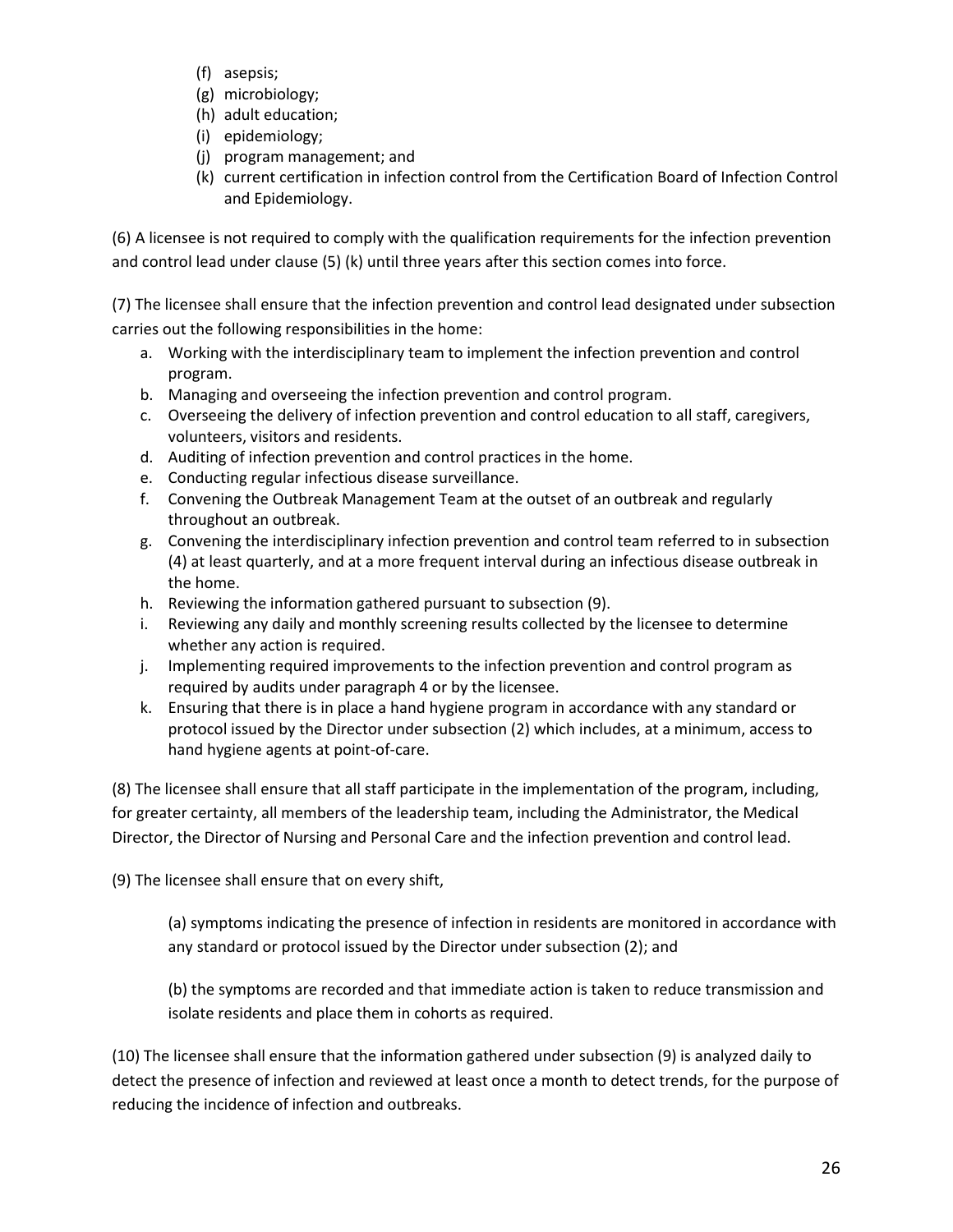(11) The licensee shall ensure that there are in place,

(a) an outbreak management system for detecting, managing, and controlling infectious disease outbreaks, including defined staff responsibilities, reporting protocols based on requirements under the *Health Protection and Promotion Act*, communication plans, and protocols for receiving and responding to health alerts; and

(b) a written plan for responding to infectious disease outbreaks.

(12) The licensee shall ensure that the following immunization and screening measures are in place:

1. Each resident admitted to the home must be screened for tuberculosis within 14 days of admission unless the resident has already been screened at some time in the 90 days prior to admission and the documented results of this screening are available to the licensee.

2. Residents must be offered immunization against influenza at the appropriate time each year.

3. Residents must be offered immunizations against pneumococcus, tetanus and diphtheria in accordance with the publicly funded immunization schedules posted on the website of the Ministry of Health.

4. Staff is screened for tuberculosis and other infectious diseases in accordance with any standard or protocol issued by the Director under subsection (2).

5. There must be a staff immunization program in accordance with any standard or protocol issued by the Director under subsection (2).

(13) A licensee is exempt from paragraph 1 of subsection (12) with respect to a resident,

(a) who is being relocated to another long-term care home operated by the same licensee and section 240 applies; or

(b) who is transferring to a related temporary long-term care home, a re-opened long-term care home or a replacement long-term care home operated by the same licensee.

(14) The licensee shall ensure that any pets living in the home or visiting the home have up-to-date immunizations.

(15) Subject to subsection (16), every licensee of a long-term care home shall ensure that the infection prevention and control lead designated under this section works regularly in that position on site at the home for the following amount of time per week:

1. In a home with a licensed bed capacity of 69 beds or fewer, at least 17.5 hours per week.

2. In a home with a licensed bed capacity of more than 69 beds but less than 200 beds, at least 26.25 hours per week.

3. In a home with a licensed bed capacity of 200 beds or more, at least 35 hours per week.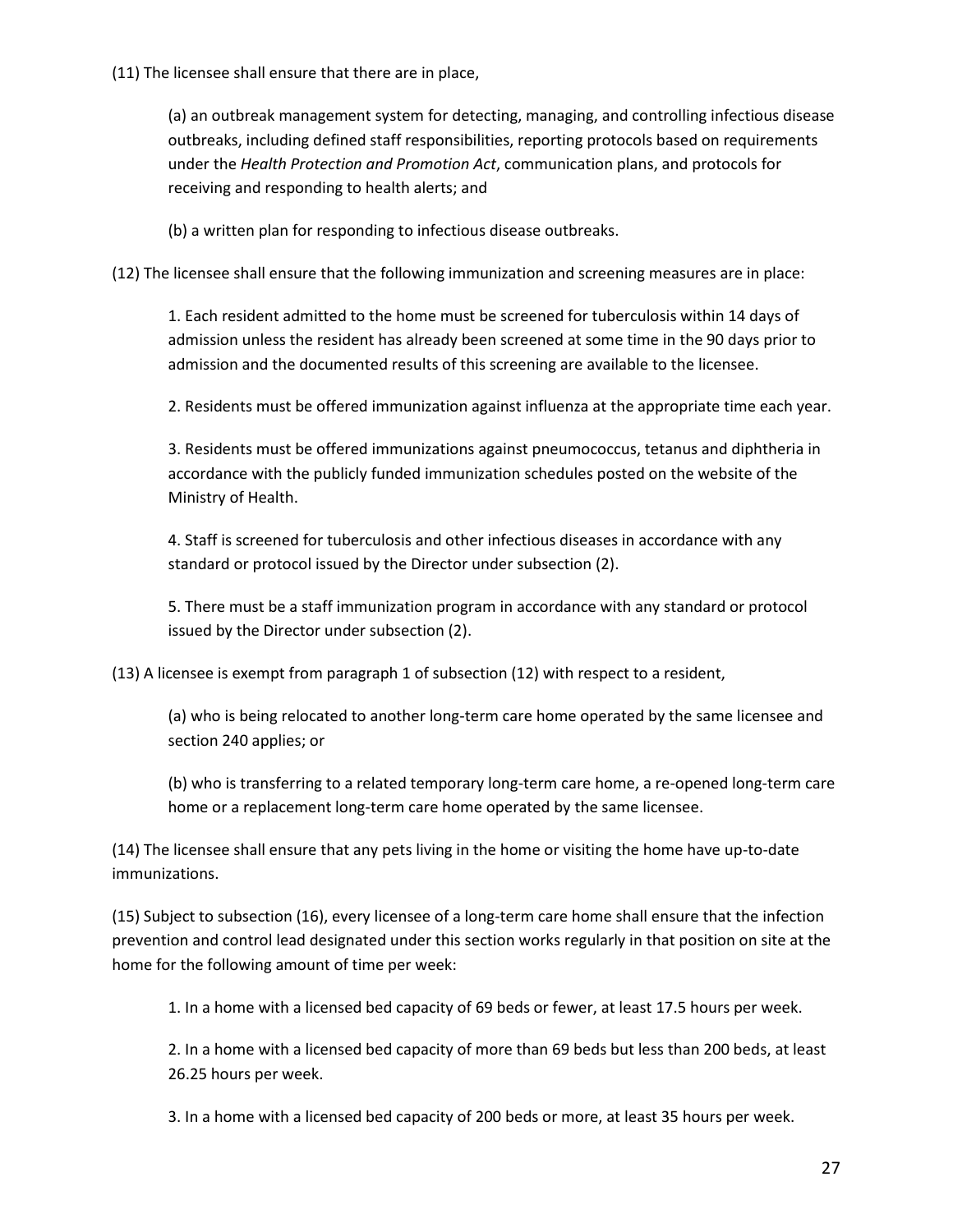(16) Every licensee of a long-term care home shall consider the complexity and vulnerability of their resident population in the home and shall determine if the infection prevention and control lead is required to work more than the minimum number of hours required by subsection (15) or whether to designate additional infection prevention and control leads as required.

(17) The designation of an additional infection prevention and control lead under subsection (16) does not relieve the licensee with respect to its obligation to ensure the minimum hours worked in subsection (15) by the infection prevention and control lead.

(18) The licensee shall oversee the development and implementation of a quality management program to assess and improve infection prevention and control in the home, as set out in a standard or protocol issued by the Director under subsection (2).

(19) Every licensee of a long-term care home shall ensure that the direct contact information, including a telephone number and email address that are monitored regularly, of all infection prevention and control leads for the home are provided,

(a) to the local medical officer of health appointed under *the Health Protection and Promotion Act* or their designate; and

(b) where there exists a person or entity that is designated as the relevant IPAC hub for the home under a funding agreement with the Ministry of Health, to that IPAC hub.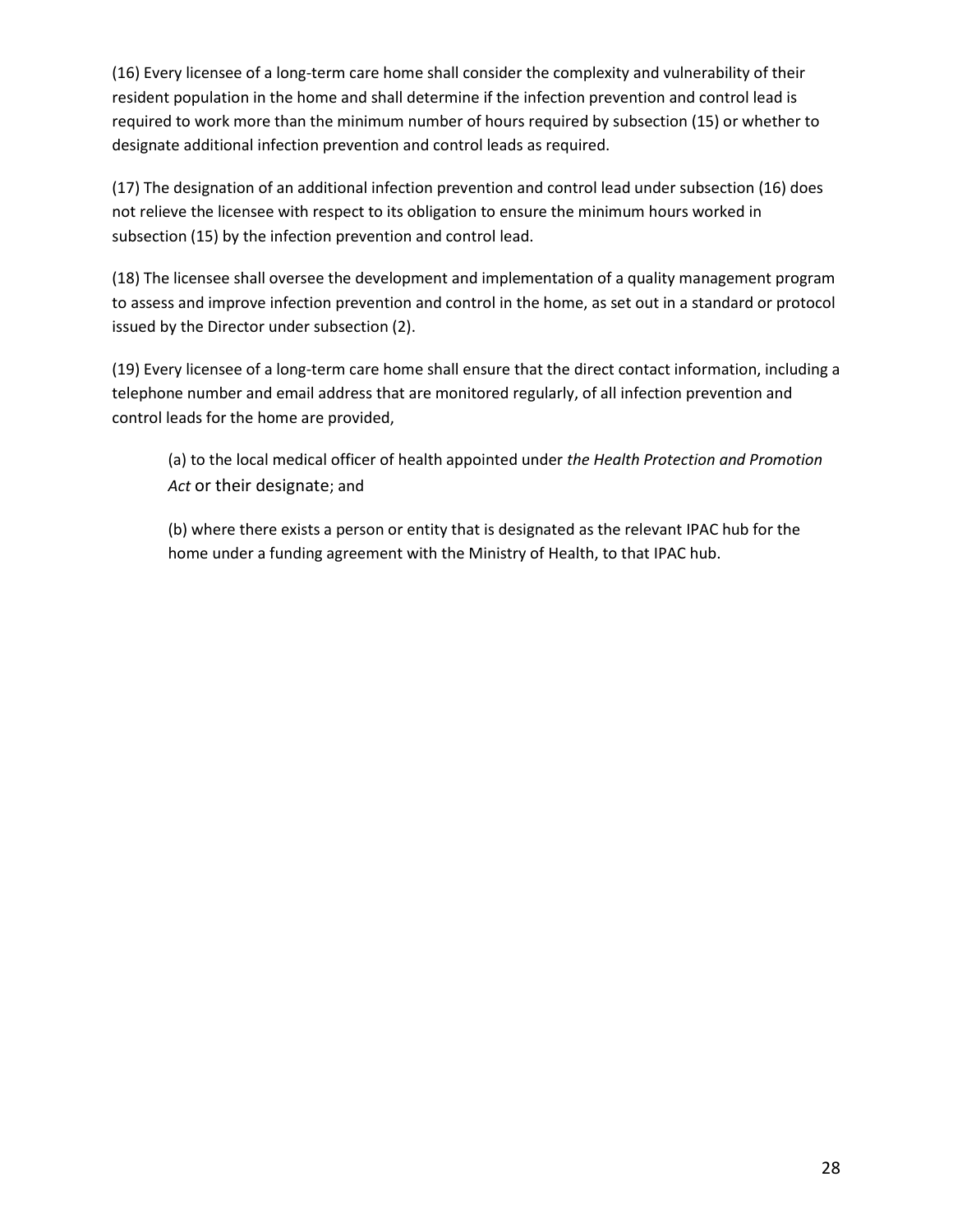### **References**

Infection Prevention and Control (IPAC) Canada. Infection Prevention and Control (IPAC) Program Standard. Can J Infect Control. 2016 December;30 (Suppl):1-97.

Ministry of Health and Long-Term Care. Control of Respiratory Infection Outbreaks in Long-Term Care Homes. Toronto, ON: Queen's Printer for Ontario; November 2018

Ontario Agency For Health Protection and Promotion. Provincial Infectious Diseases Advisory Committee. Best Practices for Infection Prevention and Control Programs in All Health Care Settings, 3rd edition. Toronto, ON: Queen's Printer for Ontario; May 2012.

Ontario Agency for Health Protection and Promotion, Provincial Infectious Diseases Advisory Committee. Routine Practices and Additional Precautions in All Health Care Settings. 3 rd edition. Toronto, ON: Queen's Printer for Ontario; November 2012.

Ontario Agency for Health Protection and Promotion (Public Health Ontario), Provincial Infectious Diseases Advisory Committee. Best practices for prevention, surveillance and infection control management of novel respiratory infections in all health care settings. Toronto, ON: Queen's Printer for Ontario; 2015.

Ontario Agency for Health Protection and Promotion (Public Health Ontario), Provincial Infectious Diseases Advisory Committee. Best practices for surveillance of health care-associated infections in patient and resident populations. 3rd ed. Toronto, ON: Queen's Printer for Ontario; 2014.

Communicable disease surveillance and response systems. Guide to monitoring and evaluating. World Health Organization, 2006.

https://www.who.int/csr/resources/publications/surveillance/WHO\_CDS\_EPR\_LYO\_2006\_2.pdf

Population and Public Health Division, Ministry of Health and Long-Term Care. Institutional/Facility Outbreak Management Protocol, 2018. Toronto, ON: Queen's Printer of Ontario, 2018.

https://www.health.gov.on.ca/en/pro/programs/publichealth/oph\_standards/docs/protocols\_guideline s/Inst\_Fac\_Outbreak\_Protocol\_2018\_en.pdf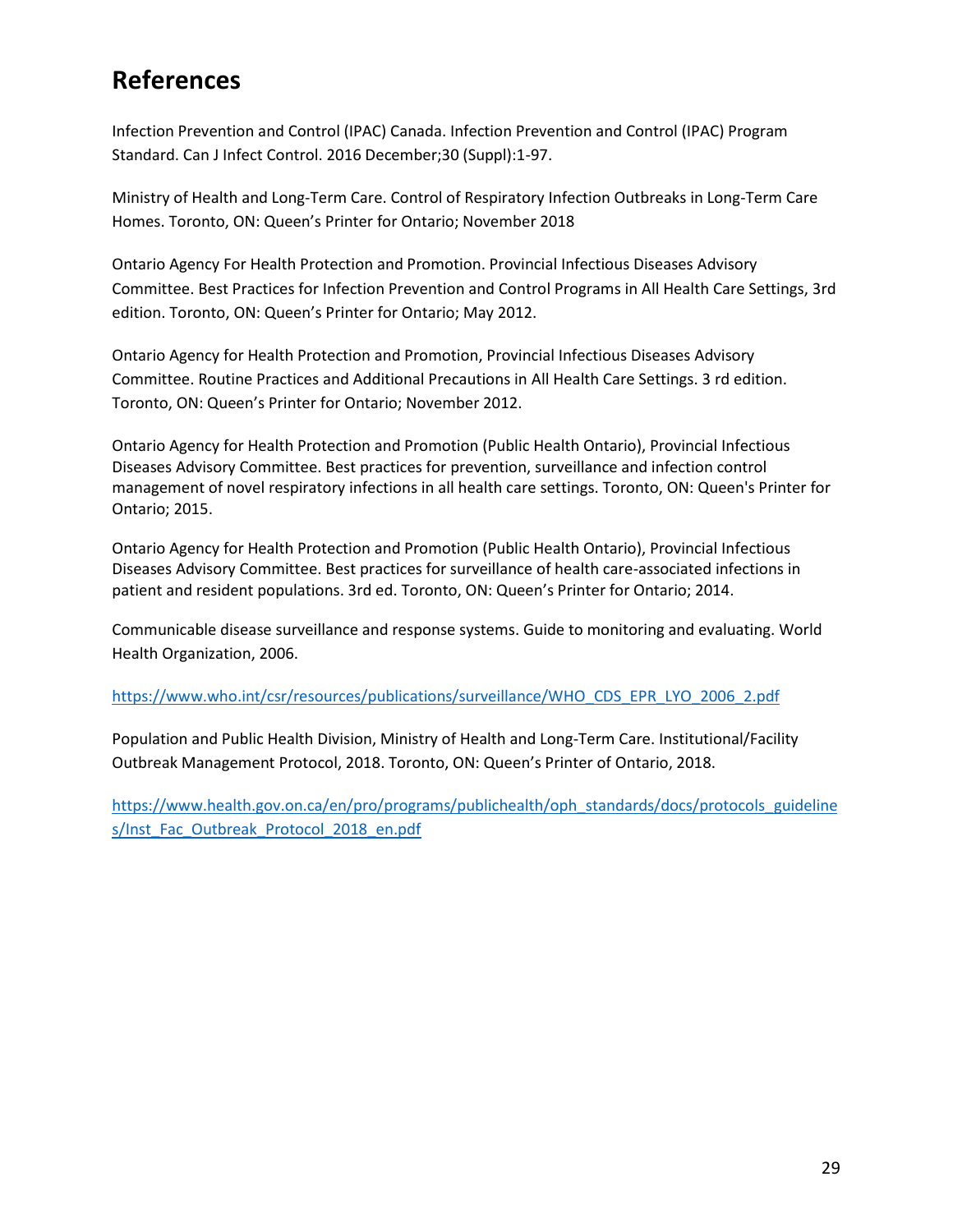### **Additional Resources**

**Ontario Agency for Health Protection and Promotion (Public Health Ontario). Infection Prevention and Control for Long-Term Care Homes: Summary of Key Principles and Best Practices: December 2020.**

https://www.publichealthontario.ca/-/media/documents/I/2021/ipac-ltch-principles-best-practices

**Ministry of Health and Long-Term Care. Institutional/Facility Outbreak Management Protocol. January 2018** 

http://www.health.gov.on.ca/en/pro/programs/publichealth/oph\_standards/docs/protocols\_guidelines /Inst\_Fac\_Outbreak\_Protocol\_2018\_en.pdf

**Ontario Agency For Health Protection and Promotion. Provincial Infectious Diseases Advisory Committee. Best Practices for Infection Prevention and Control Programs in Ontario in All Health Care Settings, 3rd Edition: April 2018.**

https://www.publichealthontario.ca/-/media/documents/b/2012/bp-ipac-hc-settings.pdf?la=en

**Public Health Ontario. COVID-19: Infection Prevention and Control Checklist for Long-Term Care and Retirement Homes. 1st Revision: October 9, 2020.**

https://www.publichealthontario.ca/-/media/documents/ncov/ipac/covid-19-ipack-checklistltcrh.pdf?la=en

**Control of Respiratory Infection Outbreaks in Long-Term care Homes – Ministry of Health and Longterm Care, 2018.**

http://www.health.gov.on.ca/en/pro/programs/publichealth/oph\_standards/docs/reference/RESP\_Infe ctn\_ctrl\_guide\_LTC\_2018\_en.pdf

**Recommendations for the Control of Gastroenteritis Outbreaks in Long-Term care Homes** 

https://www.health.gov.on.ca/en/pro/programs/publichealth/oph\_standards/docs/reference/Control\_ Gastroenteritis\_Outbreaks\_2018\_en.pdf

**Alberta Health Services. Guidelines for Outbreak Control, Prevention and Management in Acute Care and Facility Living Sites - July 2019.**

https://www.albertahealthservices.ca/assets/healthinfo/hi-dis-flu-prov-hlsl.pdf

**Ontario Agency for Health Protection and Promotion, Provincial Infectious Diseases Advisory Committee. Routine Practices and Additional Precautions in All Health Care Settings. November 2012.**

http://www.publichealthontario.ca/en/eRepository/RPAP\_All\_HealthCare\_Settings\_Eng2012.pdf

**Infection Prevention and Control (IPAC) Canada. Infection Prevention and Control (IPAC) Program Standard. Can J Infect Control. 2016 December;30(Suppl):1-97.**

https://ipac-canada.org/photos/custom/CJIC/Vol31No4supplement.pdf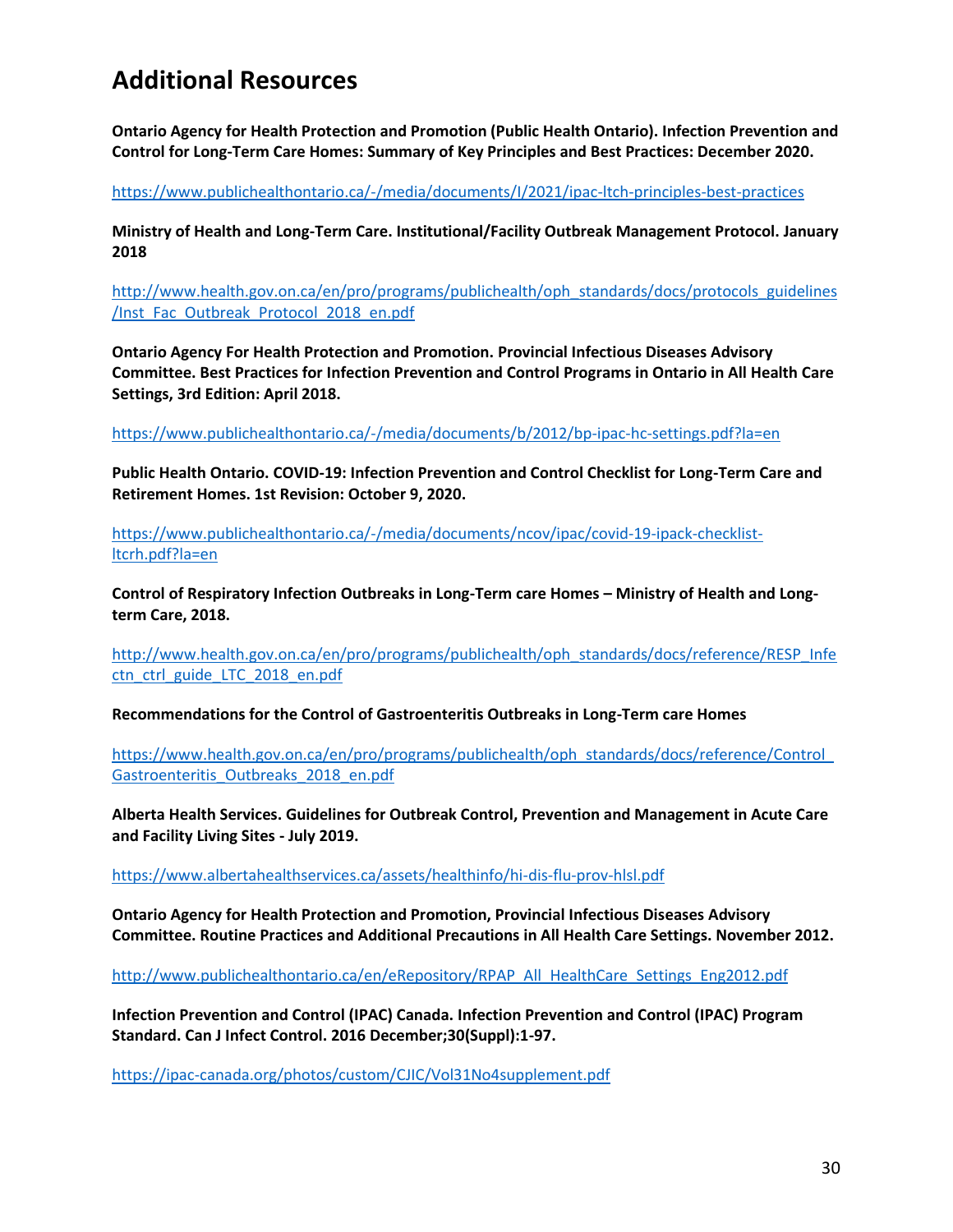**Ontario Agency for Health Protection and Promotion (Public Health Ontario), Provincial Infectious Diseases Advisory Committee. Best Practices for Prevention, Surveillance and Infection Control Management of Novel Respiratory Infections in All Health Care Settings February 2020**

https://www.publichealthontario.ca/-/media/documents/b/2020/bp-novel-respiratoryinfections.pdf?la=en

**Ontario Agency for Health Protection and Promotion (Public Health Ontario). Planning for respiratory virus outbreaks in congregate living settings. September 2020.**

https://www.publichealthontario.ca/-/media/documents/ncov/cong/2020/09/respiratory-virusoutbreaks-congregate-living-settings.pdf?la=en

**Ministry of Long-Term Care. COVID-19: Long-Term Care Home Surveillance Testing and Access to Homes. November 23, 2020.**

https://www.ontario.ca/page/covid-19-long-term-care-home-surveillance-testing